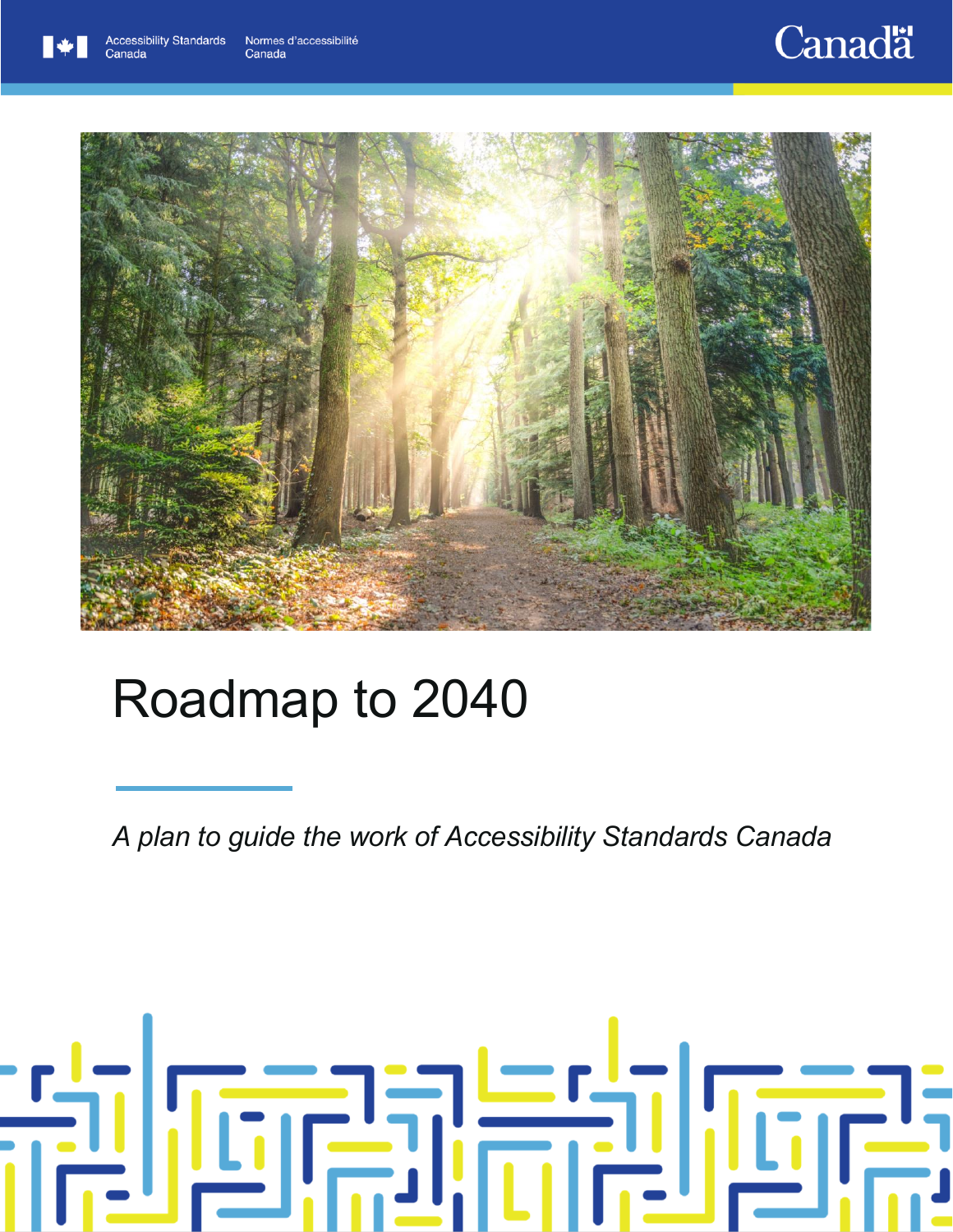#### **Roadmap to 2040: A plan to guide the work of Accessibility Standards Canada**

© Her Majesty the Queen in Right of Canada, 2021

Government of Canada catalogue Number AS4-25/2021E-PDF

International Standard Serial Number (ISSN) 978-0-660-40871-2

Accessibility Standards Canada aims to meet the highest standard of accessibility. Our goal is to give every Canadian, regardless of technology or ability, equal access to our reports.

This report is also available [online.](https://accessible.canada.ca/roadmap-to-2040) To request this document in another format, please [contact us online,](https://accessible.canada.ca/contact) or call 1 833-854-7628. Large print, braille, audio cassette, audio CD, e-text diskette, e-text CD and DAISY are available on demand.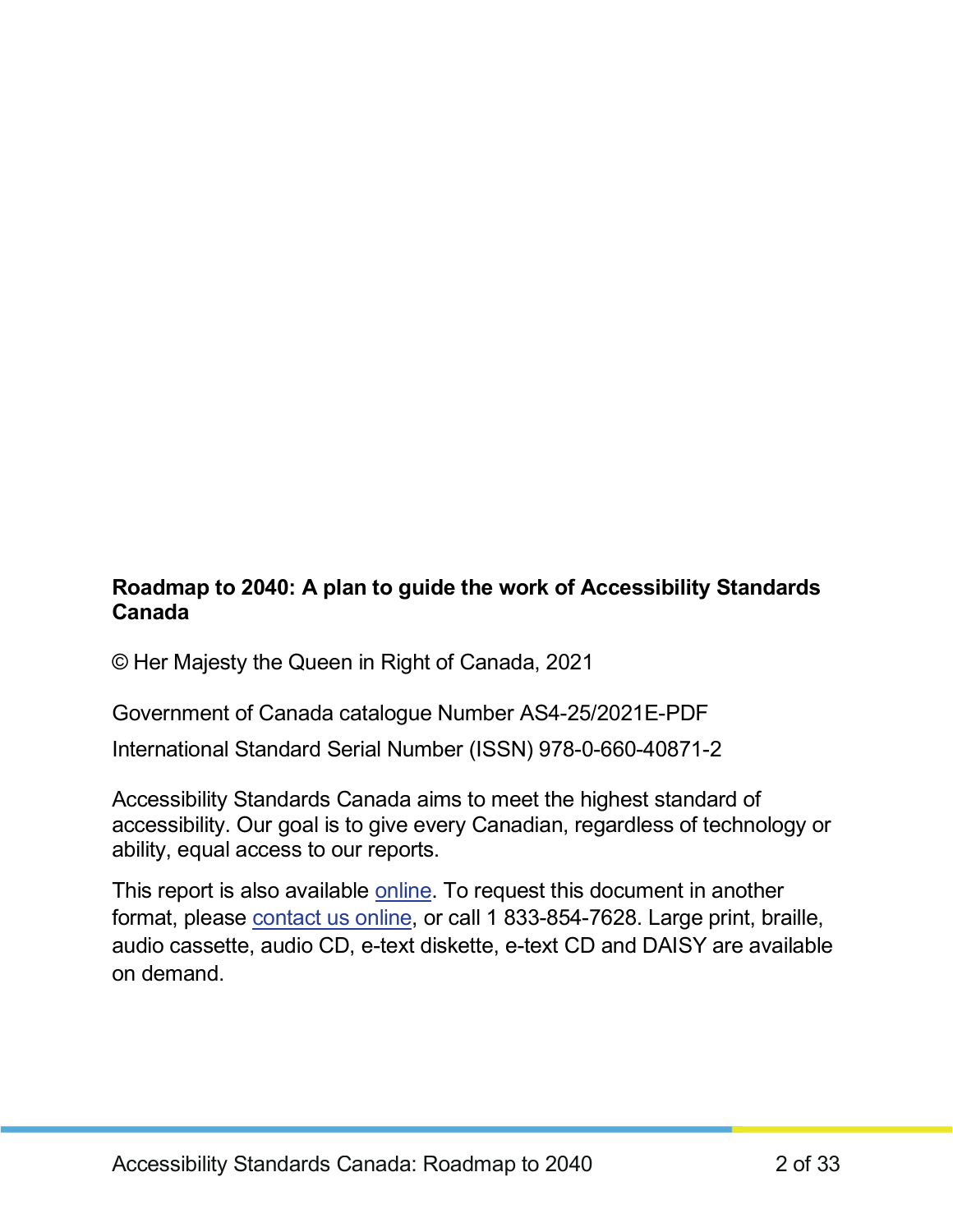### Table of Contents

| Appendix A: Information on Technical Committees 22        |  |
|-----------------------------------------------------------|--|
|                                                           |  |
| Appendix C: Descriptive Text Version of Roadmap to 204026 |  |
|                                                           |  |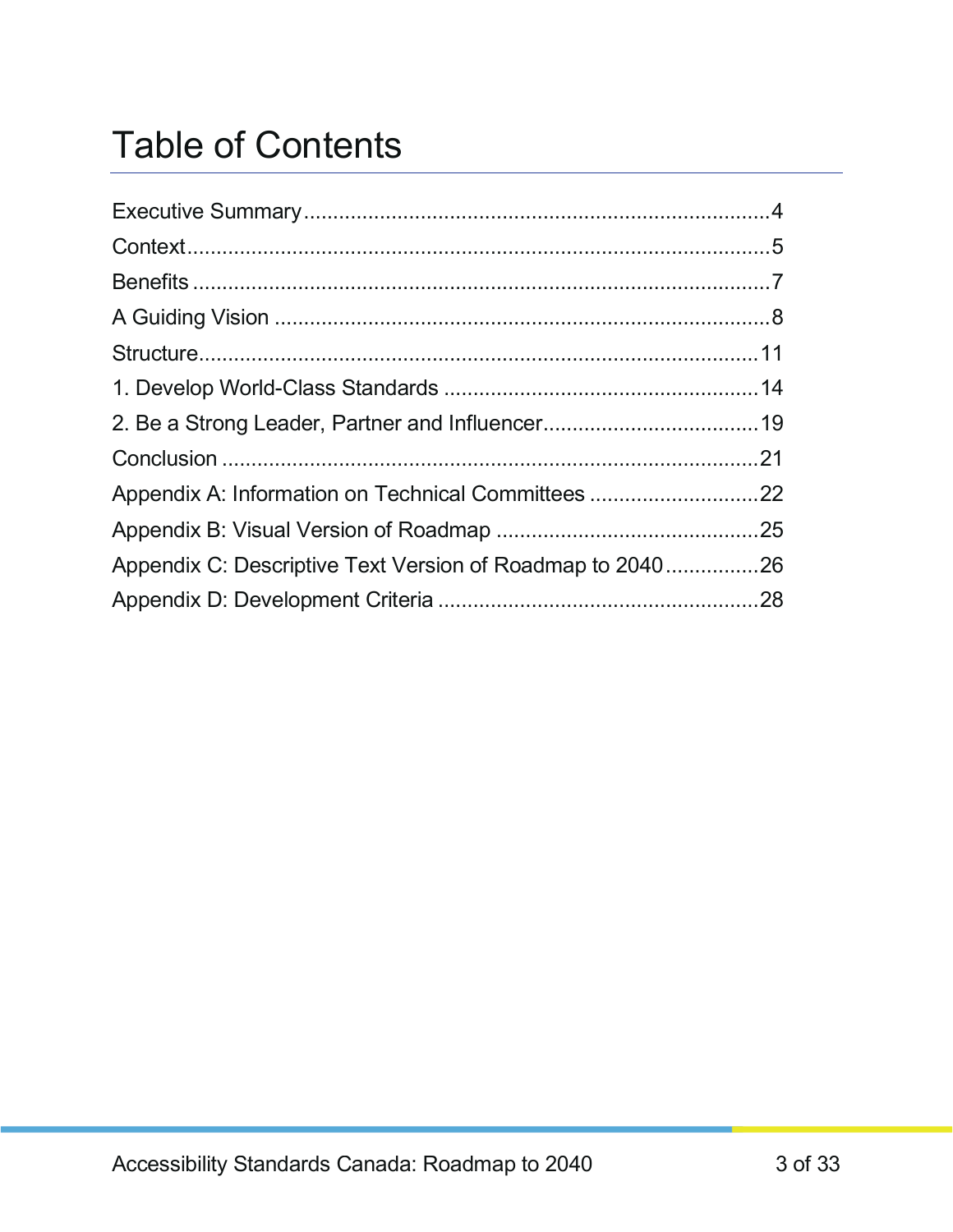### <span id="page-3-0"></span>Executive Summary

Accessibility Standards Canada was created under the *Accessible Canada Act* (Act)*.* Its role is to develop accessibility standards among other things. It then recommends these standards to the Minister responsible for accessibility. These standards fall into the priority areas listed in the Act.

The development of standards is driven by the idea of "Nothing about us, without us." For that reason, people with disabilities, other members of diverse disability communities and allies are involved at all stages of development. This includes deciding which standards should be developed. It includes participating as experts in the research and processes to develop standards. The disability community also helps educate the rest of Canadian society on why it is necessary to remove barriers to accessibility.

The *Roadmap to 2040* was written to guide Accessibility Standards Canada's work. The Roadmap has 2 work streams:

- 1. **Develop world-class standards.** This stream breaks down the criteria for deciding on the standards to be developed in the short, medium, and long term.
- 2. **Position Accessibility Standards Canada as a strong leader, partner and influencer.** This includes activities required to support standard development and the key partnerships that need to be built. It also includes the role of the organization in promoting a culture shift in Canada.

The Roadmap contains rough timelines for the activities within the 2 work streams. It is designed to be flexible so that it can be adapted to address emerging priorities. This includes emerging needs facing diverse disability communities. This tool will be used to guide the organization's activities and contribute to the goal: a Canada without barriers by 2040.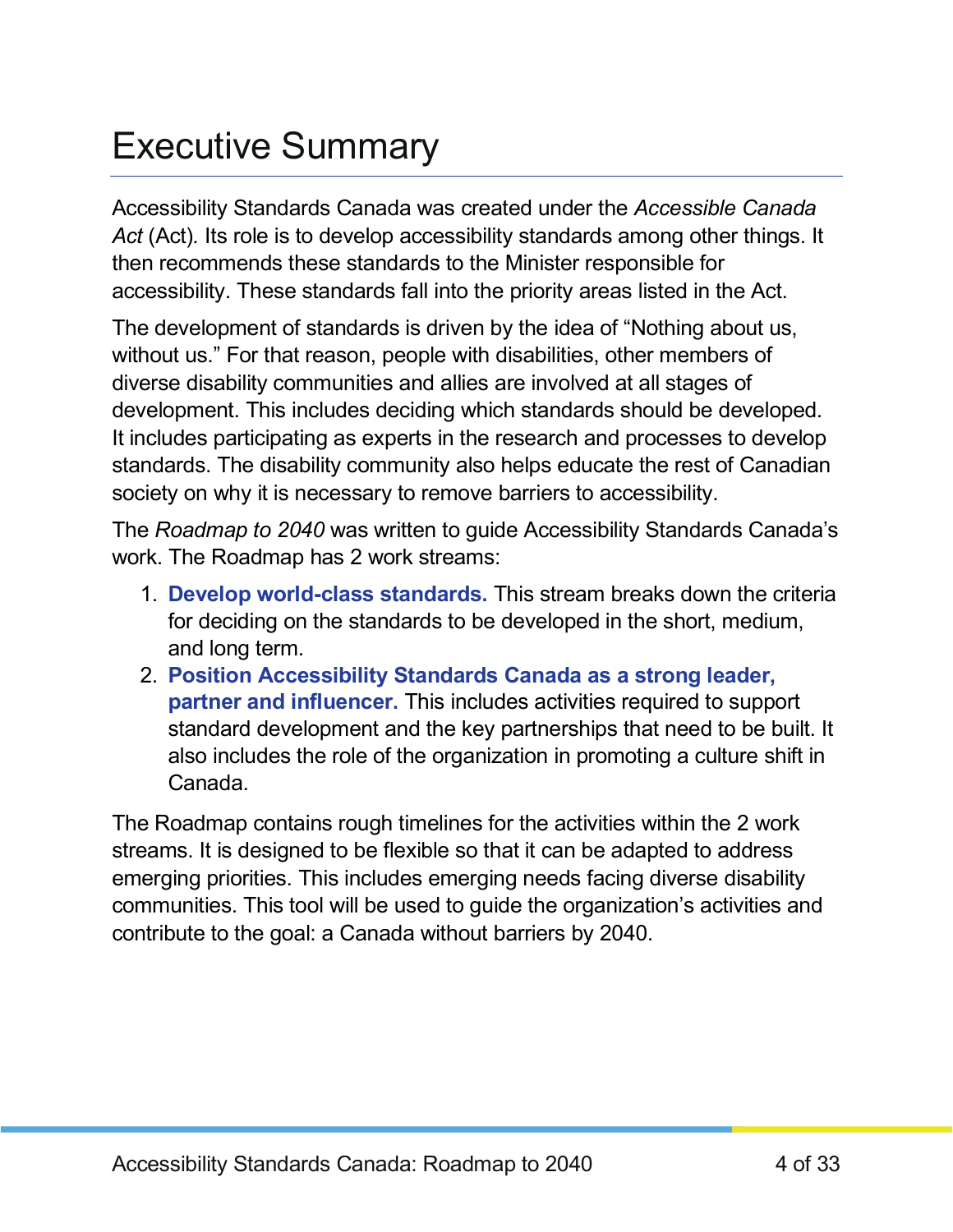### <span id="page-4-0"></span>**Context**

#### Accessibility Standards Canada was created to develop accessibility standards.

Accessibility Standards Canada was created to **help build a Canada without barriers by January 1, 2040**. Its role is to develop standards to remove the barriers to access that people with disabilities face. These standards fall within the priority areas listed in the Act*.*

Four groups will be involved in developing standards: The Accessibility Standards Canada Board of Directors (Board); Technical Committees; Accessibility Standards Canada staff; and diverse disability communities.

- 1. **Board.** Board members provide lived experience and professional expertise. Their role is to decide on the priorities for standards. Their role is also to approve the selection criteria and terms of reference for Technical Committees.
- 2. **Technical Committees.** These committees follow a process to develop standards. This process includes balanced representation, consensus, and other important elements. See Appendix A for more information.
- 3. **Accessibility Standards Canada Staff.** Staff members recommend to the Board which standards will be developed and in what order based on public consultations and other considerations. They support the formation and operation of committees. They also confirm that committees follow the right process.
- 4. **Diverse disability communities.** People with lived experience will be consulted. This means their voices will be heard when standards are being developed. It also means their knowledge will be shared. This is in line with the Standards Council of Canada requirement that public consultation be included in the development process.

To develop standards, the organization will **work with other standards development organizations**, such as the Canadian Standards Association. This will enable Accessibility Standards Canada to tap into the strengths and expertise of others. For example, the organization plans to work with this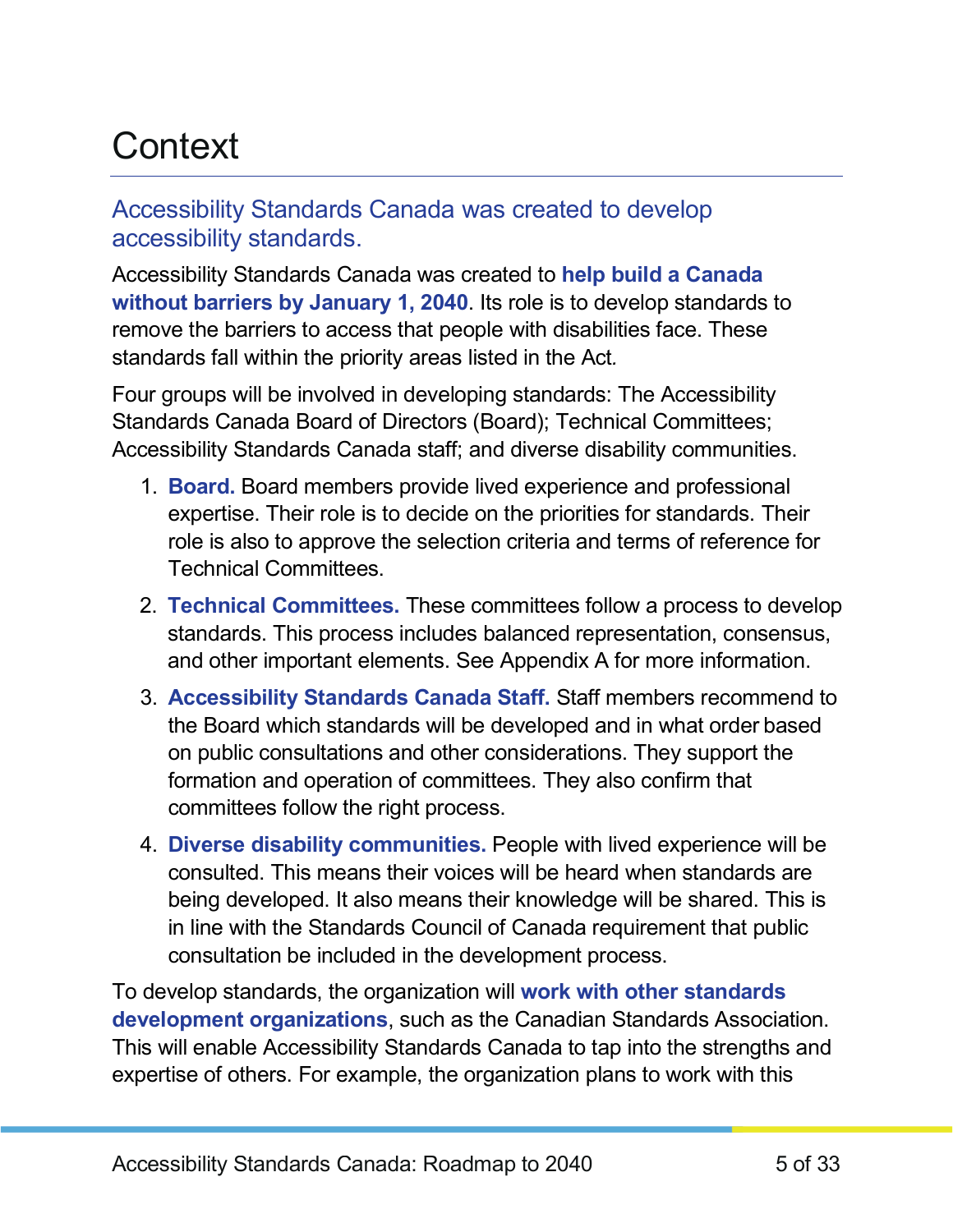association to co-brand some standards and to avoid duplicating efforts. The organization brings its values to this work.

#### How much impact will the new standards have? That will depend on the regulations and where the standards are adopted.

The Government of Canada may make regulations under the Act. Regulations are a tool for making requirements that must be followed in order to achieve policy goals. This could include making standards into regulations to remove barriers and to improve accessibility.

The Act makes Accessibility Standards Canada responsible for recommending standards to the Minister. Standards are voluntary unless they are made into regulations. Only the Government of Canada can make standards become mandatory regulations.

The standards developed by Accessibility Standards Canada will apply only to federally regulated and Government of Canada entities, unless they are adopted elsewhere, such as by a province or territory. The best approach is to **harmonize standards across Canada**. To further that goal, the organization will build relationships with the provinces and territories. This will be done to promote the harmonizing of federal, provincial, and territorial standards.

#### Accessibility Standards Canada developed the Roadmap to 2040 to guide its work.

The Roadmap is designed to help Accessibility Standards Canada fulfill its mandate. It includes milestones, timelines, and a clear plan to guide the organization's work until January 1, 2040.

The Roadmap was developed with input from the Board, the Strategic Planning Committee, and staff of Accessibility Standards Canada. It was guided by the spirit of "Nothing about us, without us." The Roadmap reflects the organization's mission, vision, and values. It emphasizes engaging with both diverse disability communities and industry.

The plan is to review and adjust the Roadmap at least every 3 years. This will ensure it reflects changes in technology, society, and elsewhere. The Roadmap outlines activities within the organization's areas of responsibility. However, the vision is much broader: to have a barrier-free Canada by 2040.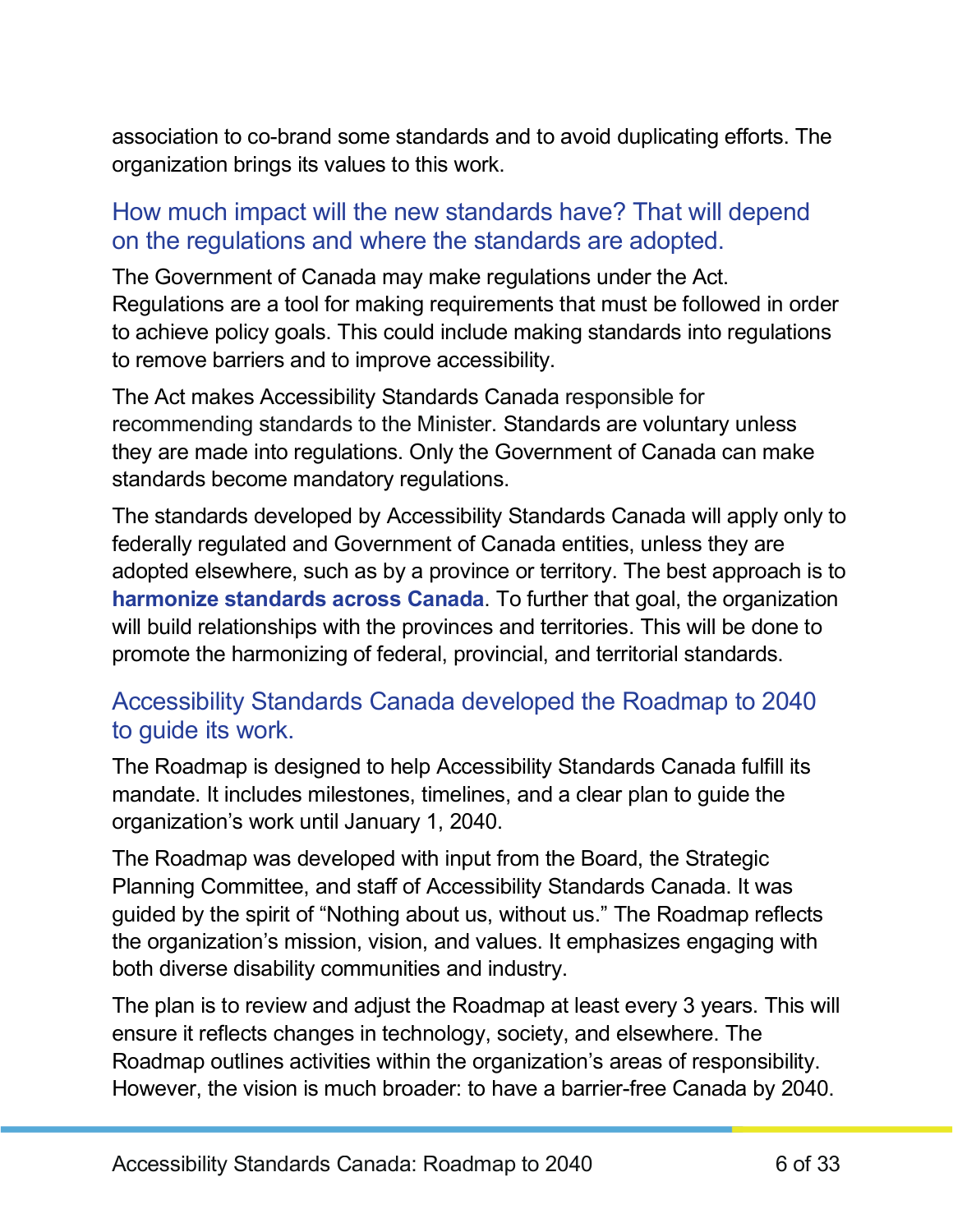### <span id="page-6-0"></span>**Benefits**

### The Roadmap will guide Accessibility Standards Canada until 2040.

The Roadmap sets out a rough timeline for developing standards in the areas that are named in the Act. The exact timing of activities may change.

To **meet the needs of people with disabilities in Canada**, Accessibility Standards Canada will need to **adapt to changes in Canada and the world**. The Roadmap notes that standards should be maintained and reviewed at least every 5 years to see if they need to be updated. This a requirement for accredited standards development organizations.

The Roadmap can be used to measure progress. It can also educate the public on how the organization is helping to remove barriers by 2040. To fulfill its mandate, it is vital for the organization to work with external stakeholders and communicate with them often. Among these groups are diverse disability communities, allies, other levels of government and government entities, federally regulated entities, and standards development organizations.

### The Roadmap will benefit various stakeholder groups.

The primary groups that will benefit from the Roadmap are Canadians, the Government of Canada, and Accessibility Standards Canada.

- Canadians will benefit because the Roadmap **outlines a plan for barriers to be reduced.** The goal is for positive impacts to be felt before 2040.
- The Government of Canada will benefit because the Roadmap will help **inform plans** for regulatory development.
- Accessibility Standards Canada will benefit because the Roadmap will help **set priorities, support annual business planning, and maintain focus** from now to 2040. This is key. Board members and staff will change over time, so the Roadmap will ensure continuity. The Roadmap will also help the organization work and coordinate with stakeholders, such as other standards development bodies.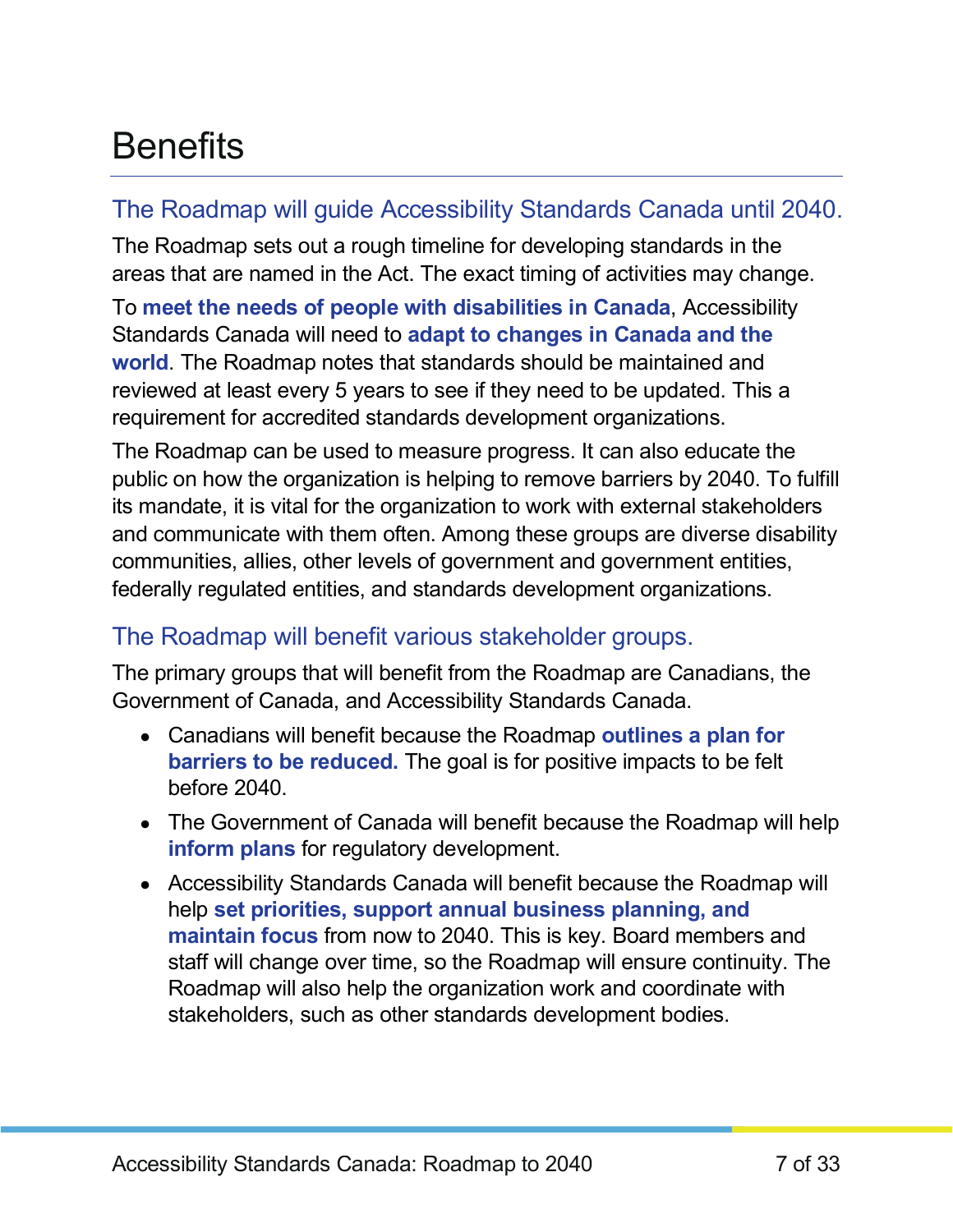## <span id="page-7-0"></span>A Guiding Vision

#### The goal is for Canada to be barrier-free by 2040. Accessibility Standards Canada's role is to develop accessibility standards.

The goal is for Canada to be **barrier-free for all people** by 2040. People with disabilities should not have to ask for the things they are entitled to. People with disabilities should not be denied the same opportunities or services as people without disabilities.

The first step is to develop accessibility standards. But for standards to improve quality of life and benefit all of society, they must be followed. Accessibility Standards Canada's role is to create standards. The organization helps remove barriers in Canada by encouraging the use of standards. The Government of Canada is responsible for converting these standards into regulations that will remove barriers.

To support this process, the organization's efforts must be aligned with the Government of Canada's plans for implementing regulations once they come into force. The organization needs to have strong relationships with all entities under the Act. This includes the Canadian Transportation Agency (CTA), the Canadian Radio-television Commission (CRTC), and Employment and Social Development Canada (ESDC), in particular. ESDC is the Government of Canada's lead for a range of regulatory, policy, program and engagement functions related to the implementation of the Act and to broader accessibility initiatives.

#### The Roadmap focuses on the priority areas listed in the Act. Addressing these will remove the most common barriers experienced by people with disabilities.

The 7 priority areas under the Act are:

- 1. Employment.
- 2. The built environment.
- 3. Information and communication technologies.
- 4. Communication (other than information and communication technologies).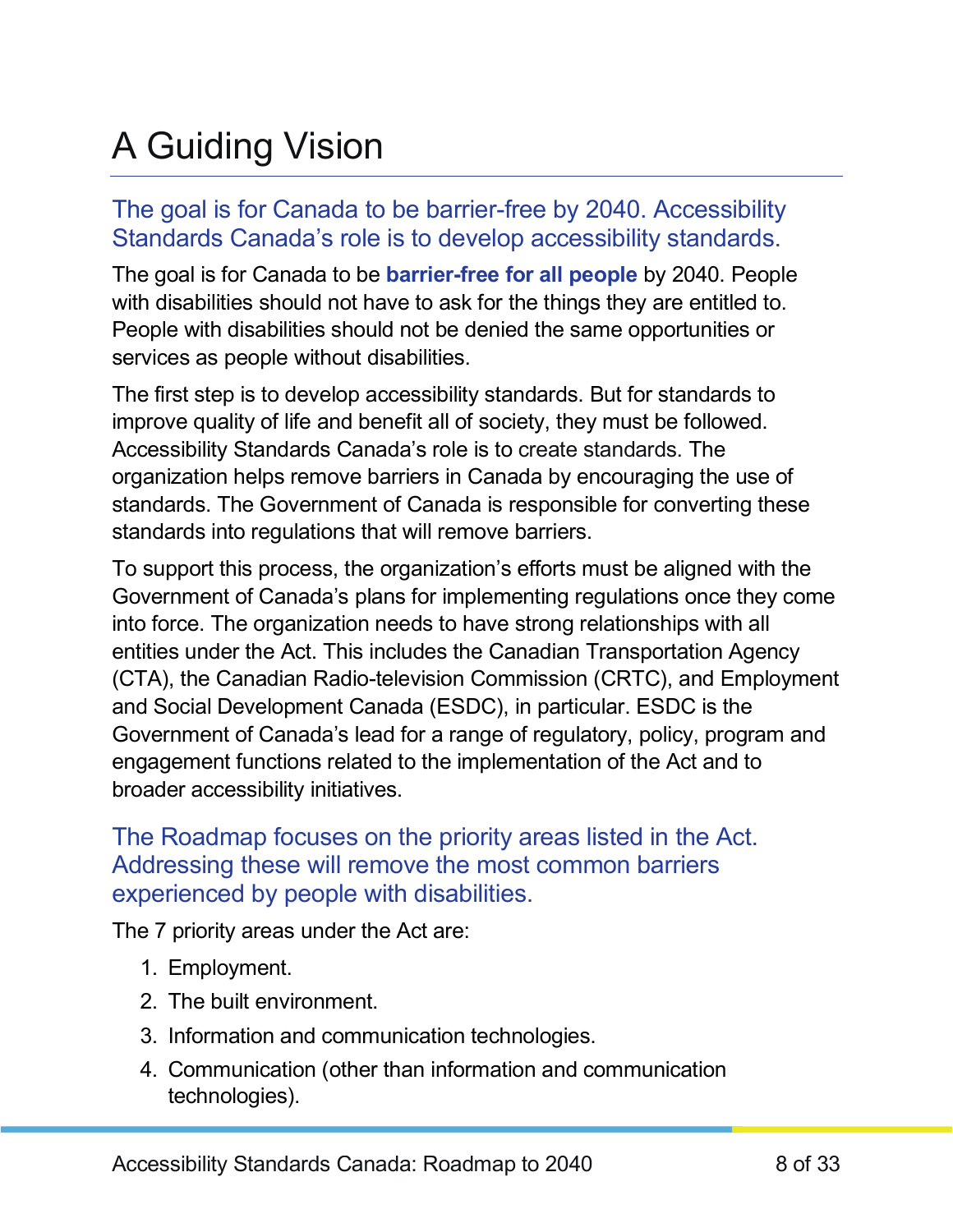- 5. The procurement of goods, services, and facilities.
- 6. The design and delivery of programs and services.
- 7. Transportation.

Accessibility Standards Canada will create standards that support the following areas:

- **Employment.** When it comes to jobs, everyone has equal access and opportunities, from before they are hired until they retire. Standards will help people with disabilities find work and be productive and engaged while working. Everyone has equal access to advancement opportunities throughout their careers.
- **The built environment.** New buildings are accessible by design, and barriers within existing buildings are removed. Harmonizing standards across Canada is especially important in this area. Accessibility Standards Canada will work to further this goal. Organizations and federal, provincial, and territorial bodies across the country are involved to make this happen.
- **Information and communication technologies.** Accessibility Standards Canada will work with the CRTC. Accessibility Standards Canada will do so to ensure the two organizations' approaches are aligned as much as possible. In areas where there is overlap, Accessibility Standards Canada could provide support and/or could colead standards aimed at removing barriers.
- **Communication (other than information and communication technologies).** People with all types of disabilities are able to access and be engaged in all forms of communication. Canadians are aware that accessible communication benefits everyone.
- **Procurement of goods, services, and facilities.** Government of Canada purchasing processes are accessible to all. The products, services and facilities that are bought, leased or contracted are fully accessible. Vendors that are inclusive of people with disabilities are given preference. It is important to note that different organizations are responsible for setting federal contracting rules.
- **Design and delivery of programs and services.** People with disabilities are treated as equal citizens. They have equal access to all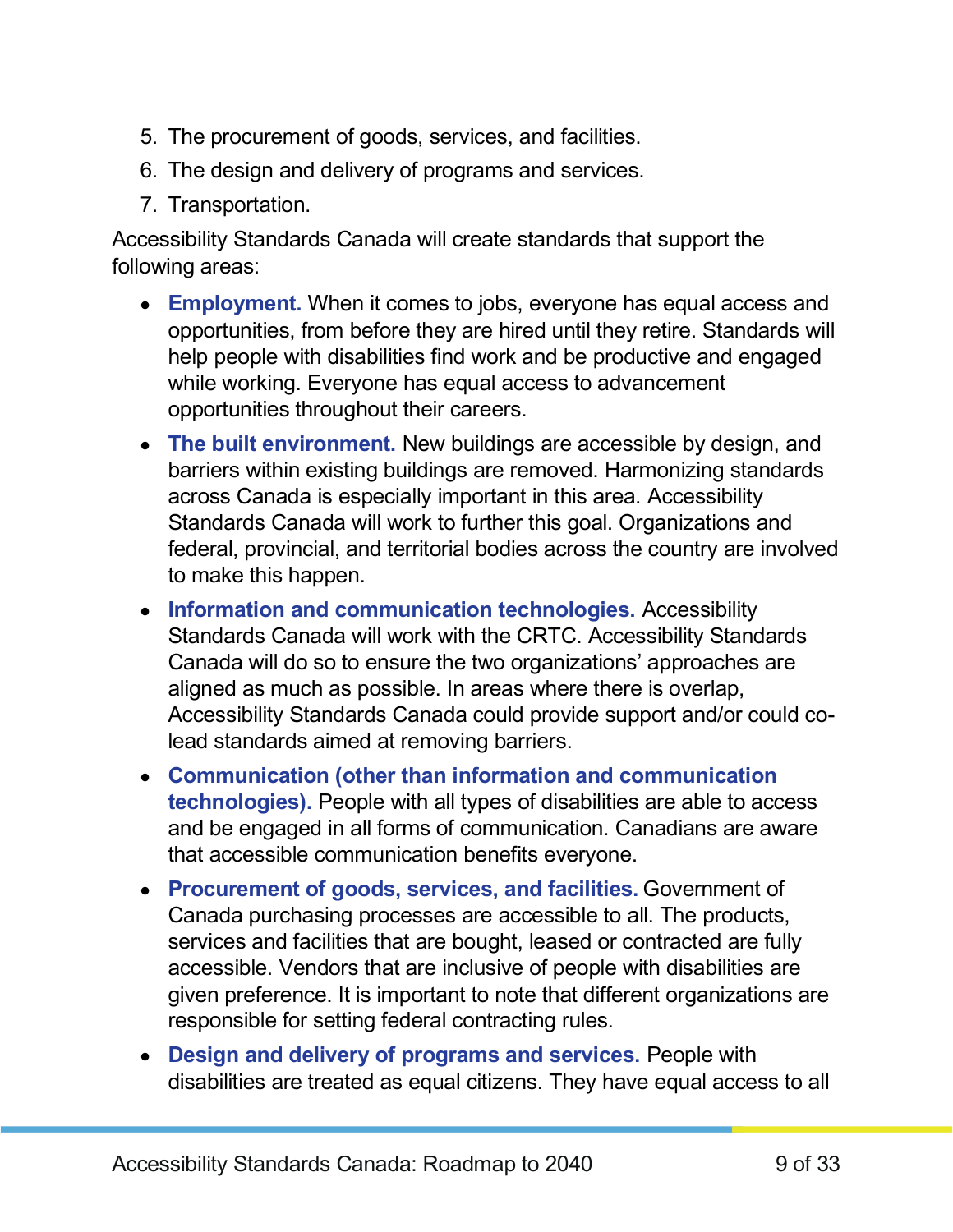services and programs. Potential standards could consider having accessibility champions. These people would train service delivery staff and ensure barriers are removed within delivery processes.

• **Transportation.** Accessibility Standards Canada will work with the CTA. Accessibility Standards Canada will do so to ensure the two organizations' approaches are aligned as much as possible. In areas where there is overlap, Accessibility Standards Canada could provide support and/or could co-lead standards aimed at removing barriers.

Success will mean that, by January 1, 2033, initial standards in priority areas will have been developed in consultation with people with disabilities. This will allow time for the standards to be added to regulations, implemented, and have an impact before 2040. However, the work will not end in 2033 or 2040. Standards will continue to be developed, revised, adopted into regulation, and implemented.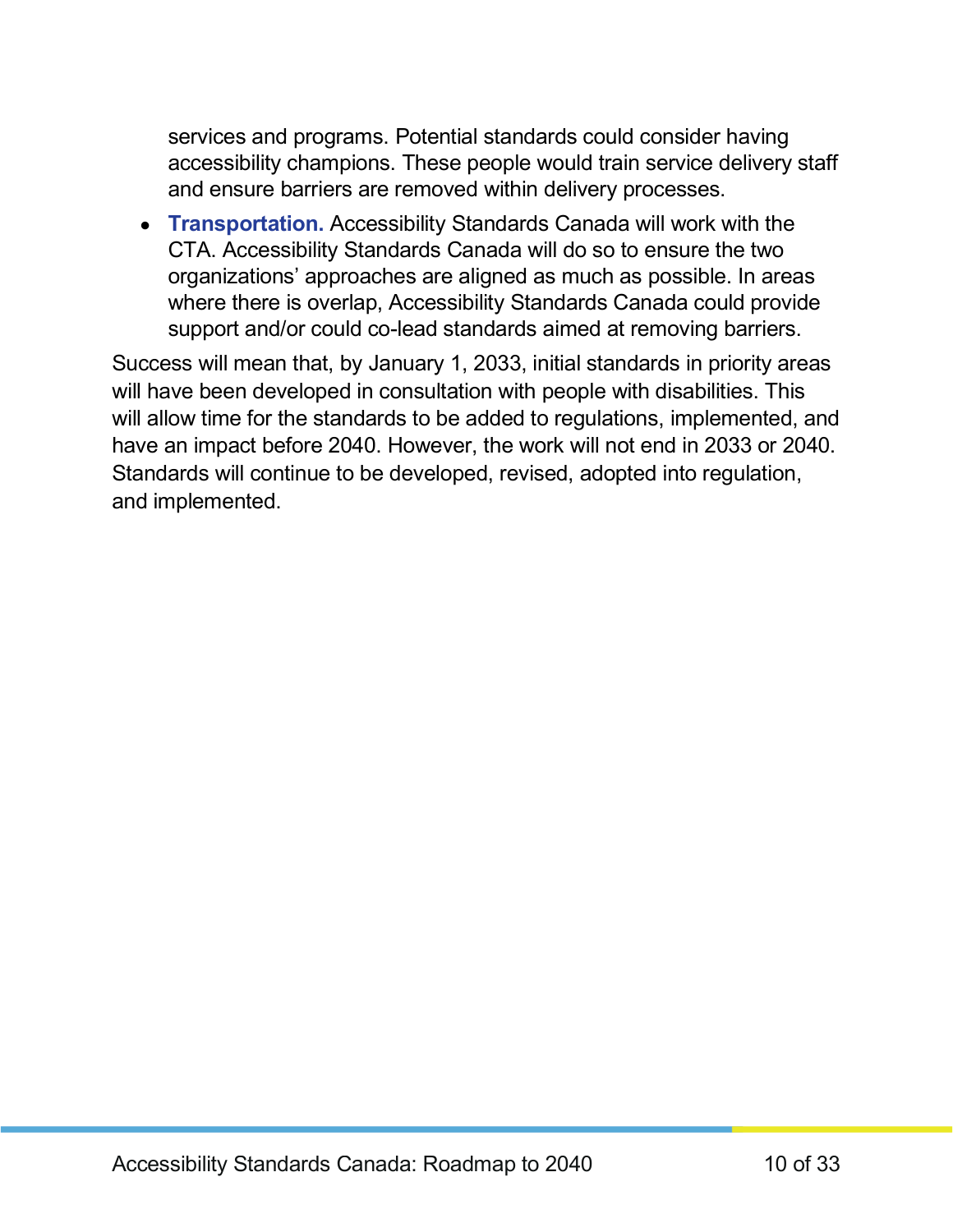### <span id="page-10-0"></span>**Structure**

The visual version of the Roadmap can be found in Appendix B. The descriptive text version can be found in Appendix C.

The Roadmap begins in 2021. However, it includes the standards already under development. It also includes the other work done by Accessibility Standards Canada, such as building partnerships, conducting research, and working with the disability community.

The focus of the Roadmap is on priority areas for standards development. It is also focused on Accessibility Standards Canada's related responsibilities.

The Roadmap includes 2 work streams.

#### **Stream 1: Develop world-class standards**

In this stream, standards are divided into 3 rounds of development. This is to ensure adequate resources are available. This also reflects the fact that some standards are less complex and can be developed sooner. Others are more complex. For complex standards, more time will be needed to acquire the necessary resources.

Developing standards in later rounds also provides flexibility. Standards can be prioritized and developed based on emerging needs. For example, any accessibility issues identified by the Chief Accessibility Officer and the Accessibility Commissioner may happen later, after those positions have been filled.

The 3 rounds are as follows:

- 1. Standards that have an immediate impact. These are standards that should be (or will start to be) developed within 1 to 3 years (by the end of 2024).
- 2. Standards that have a high impact and will be developed in the medium term. These are standards that should be (or will start to be) developed within 2 to 5 years (by the end of 2026).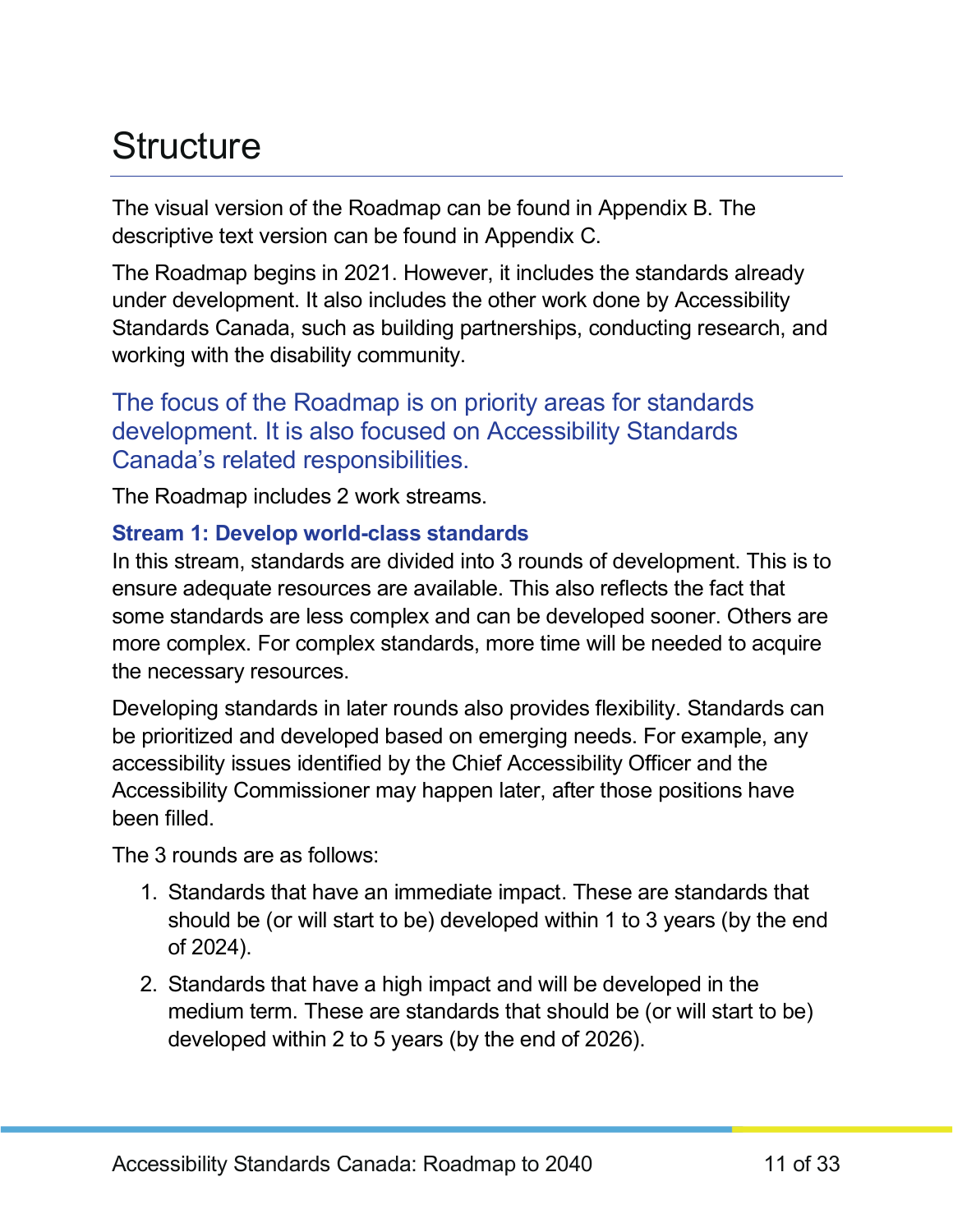3. Standards that address the remaining areas causing barriers and other emerging priorities. These standards will be developed in the longer term. These should be (or will start to be) developed within 4 to 7 years (by the end of 2028).

By the end of 2028, the development of the standards in all 3 rounds will have started or been completed. The target date for completing the initial standards in the priority areas is January 1, 2033. This is to allow time for complex or broad standards started in 2028 to be completed. These types of standards could take 3 years or more. This is also to allow time for standards to be added to regulations by 2035 as well as time for them to be implemented and have an impact before 2040.

Of course, changes may happen in the future and standards may need to be adjusted. During the remaining years, Accessibility Standards Canada will focus on adjusting standards affected by major changes in the environment. Regular maintenance work will also continue.

#### **Stream 2: Position Accessibility Standards Canada as a strong leader, partner and influencer**

This work must be within the scope of Accessibility Standards Canada's mandate. There are 5 types of activities in this stream:

- 1. Conduct and share ongoing research. This includes research led by and done in consultation with people with disabilities. Then, update standards and monitor and report on progress. This includes developing indicators for what success looks like in terms of the impact of standards and seeking feedback from all stakeholders to make sure standards are working.
- 2. Work closely with the regulators to support the timely and effective addition of standards into regulations. Work with federally regulated entities to encourage adoption of accessibility standards that are not already added into regulations. This includes engaging with industry.
- 3. Liaise and coordinate with other standards development organizations and government entities within Canada and abroad. This will enable the organization to exercise leadership and influence to leverage expertise, maximize sharing, and avoid duplication.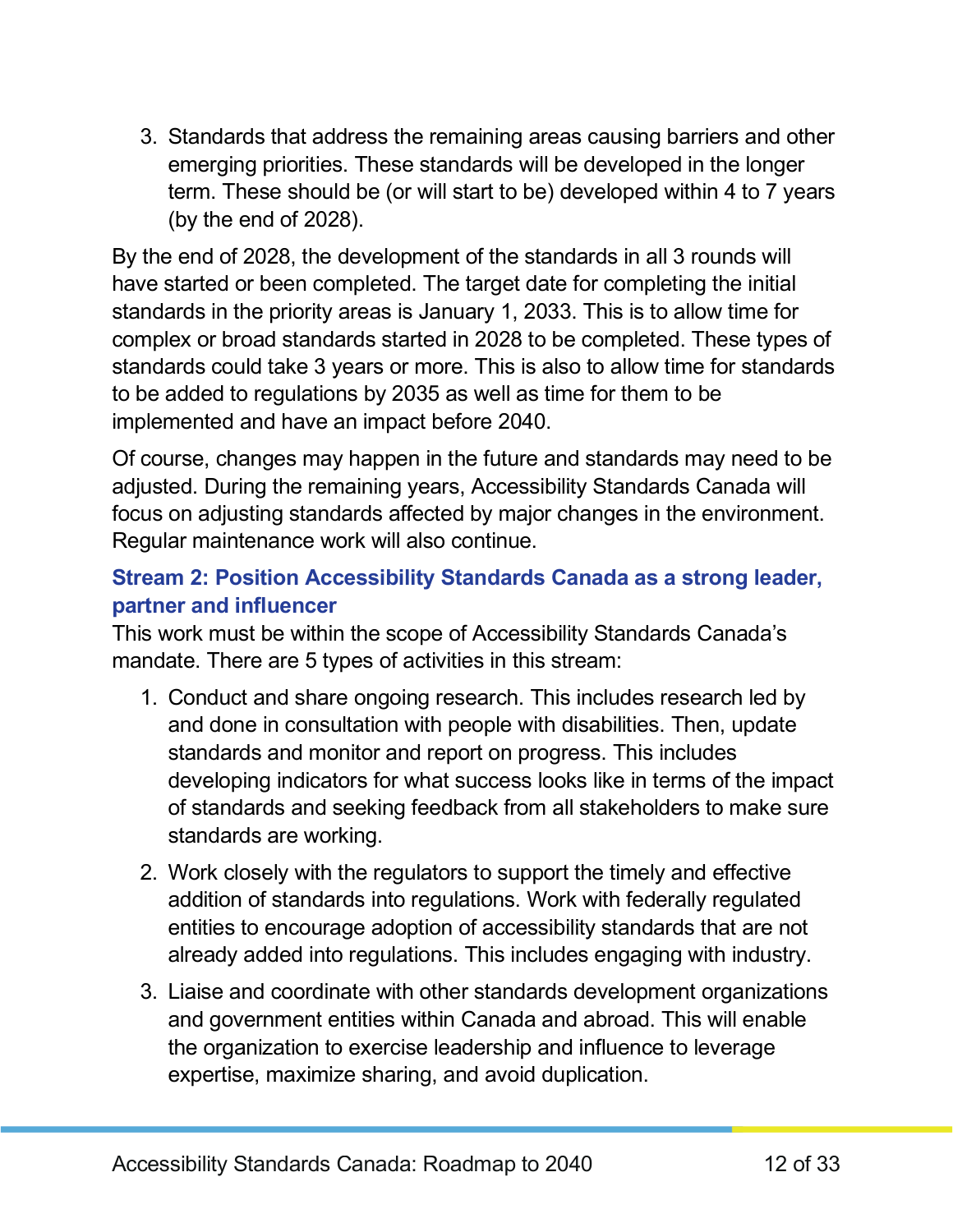- 4. Foster the harmonizing of accessibility standards across Canada. Do this by consulting and working with provincial and territorial governments.
- 5. Work with other organizations, diverse disability communities and industry to create a culture shift. This includes providing information, products and services about new and revised standards. It also includes sharing best practices for removing and preventing accessibility barriers.

Accessibility Standards Canada will become an accredited standards development organization. This will be obtained through the Standards Council of Canada. This will formally recognize the policies and processes that the organization follows when developing standards. It will also show that these processes align with best practices in Canada and abroad. This will open the door to having federal accessibility standards become part of the National Standards of Canada. It will also show that the organization is a leader in accessibility standards development.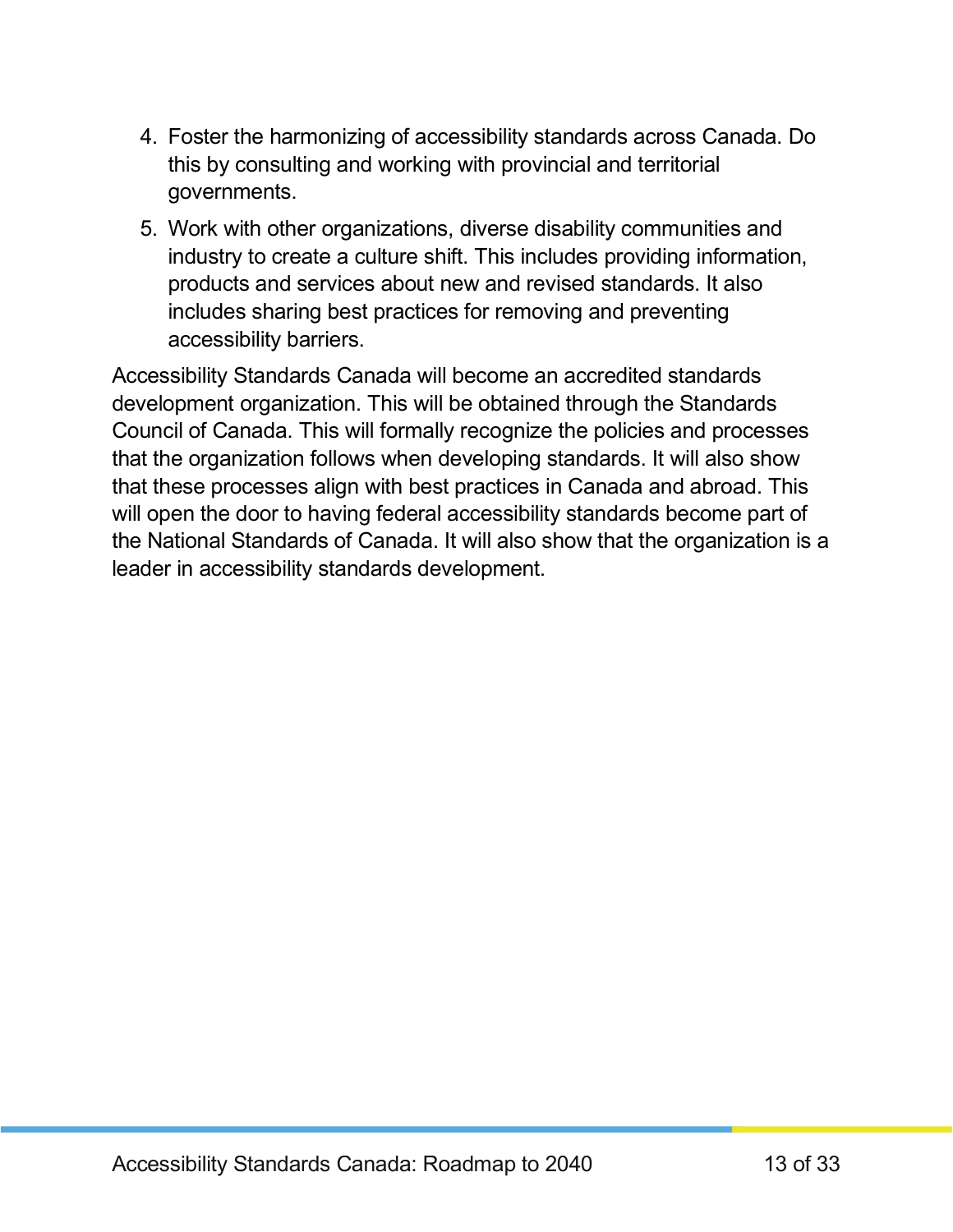### <span id="page-13-0"></span>1. Develop World-Class Standards

#### Several criteria can be used to decide when standards should be developed.

The following can help decide when standards should be (or should start to be) developed. There are 3 timeframes: the short term (by the end of 2024), the medium term (by the end of 2026), and the long term (by the end of 2028):

- **Timing.** This refers to the standard development period. This also considers the effect of technology and the risk of standards becoming outdated. This is to avoid acting too soon if, for example, a standard will be affected by advances in technology.
- **Resources.** This refers to the time it takes to form the Technical Committee that will develop the standard. It also refers to the research and other resources needed. A standard can be developed only if resources are available. To that end, it is estimated that no more than 9 technical committees should be operating at the same time. This number considers the current context as well as timing and resources. Ensuring there are enough qualified members for the technical committees is also a factor. This number does not include standards that Accessibility Standards Canada works on with other standards development organizations. It also does not generally include the work to review standards depending on the scope of each review process. See Appendix A for more information.
- **Safety.** This refers to whether the standard addresses a safety concern experienced by people with disabilities.
- **Priorities of Canadians.** This refers to the results of the public consultations that the organization held. These took place to learn how the public prioritizes the 7 areas listed in the Act. More consultations and different forms of engagement will be held in future. Being aligned with the priorities of diverse disability communities is critical. More opportunities for input will be provided through meetings with stakeholders, events, email, and other means. Continuing engagement is essential to reflect emerging barriers that people with disabilities face as the future unfolds.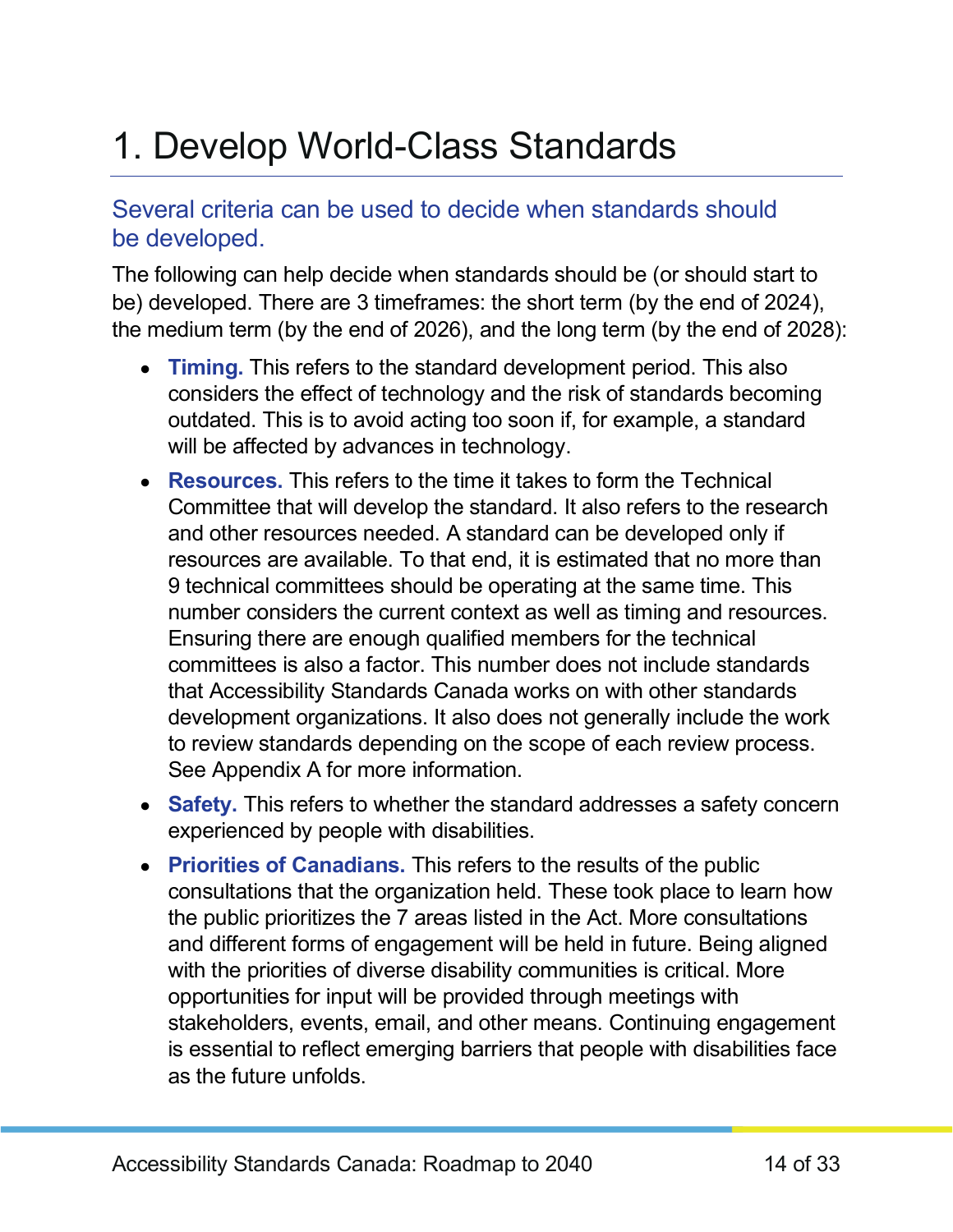- **Building positive relationships with other federal organizations as they develop regulatory plans and accessibility initiatives.** This will help ensure a productive working relationship with ESDC and other departments and agencies.
- **Alignment with the priorities of the Minister responsible for accessibility.** The Minister responsible for accessibility under the Act may issue general direction to the organization. The Minister may also send mandate letters to the Board. These could include direction related to standards development.
- **Alignment with the accessibility issues identified by the Accessibility Commissioner and the Chief Accessibility Officer.** Because these positions are not yet filled, they will not affect the standards developed in round 1.

Many federal partners are working to achieve a barrier-free Canada. When prioritizing standards, the findings of reports made by the Accessibility Commissioner and the Chief Accessibility Officer should be taken into account. These reports could be on systemic or emerging accessibility issues. These reports and other work could also inform standards development in the key areas where accessibility complaints are being made under the Act.

Prioritizing standards should also be informed by disability-related complaints made under the *Canadian Human Rights Act* to the Canadian Human Rights Commission that align with the key areas in the Act.

• **Working together with the CTA and CRTC.** This refers to the organization working with the CTA on standards related to transportation, and with the CRTC on standards related to information and communication technologies.

Appendix D explains the criteria that will be used to decide whether a standard should be developed in the first, second, or third round.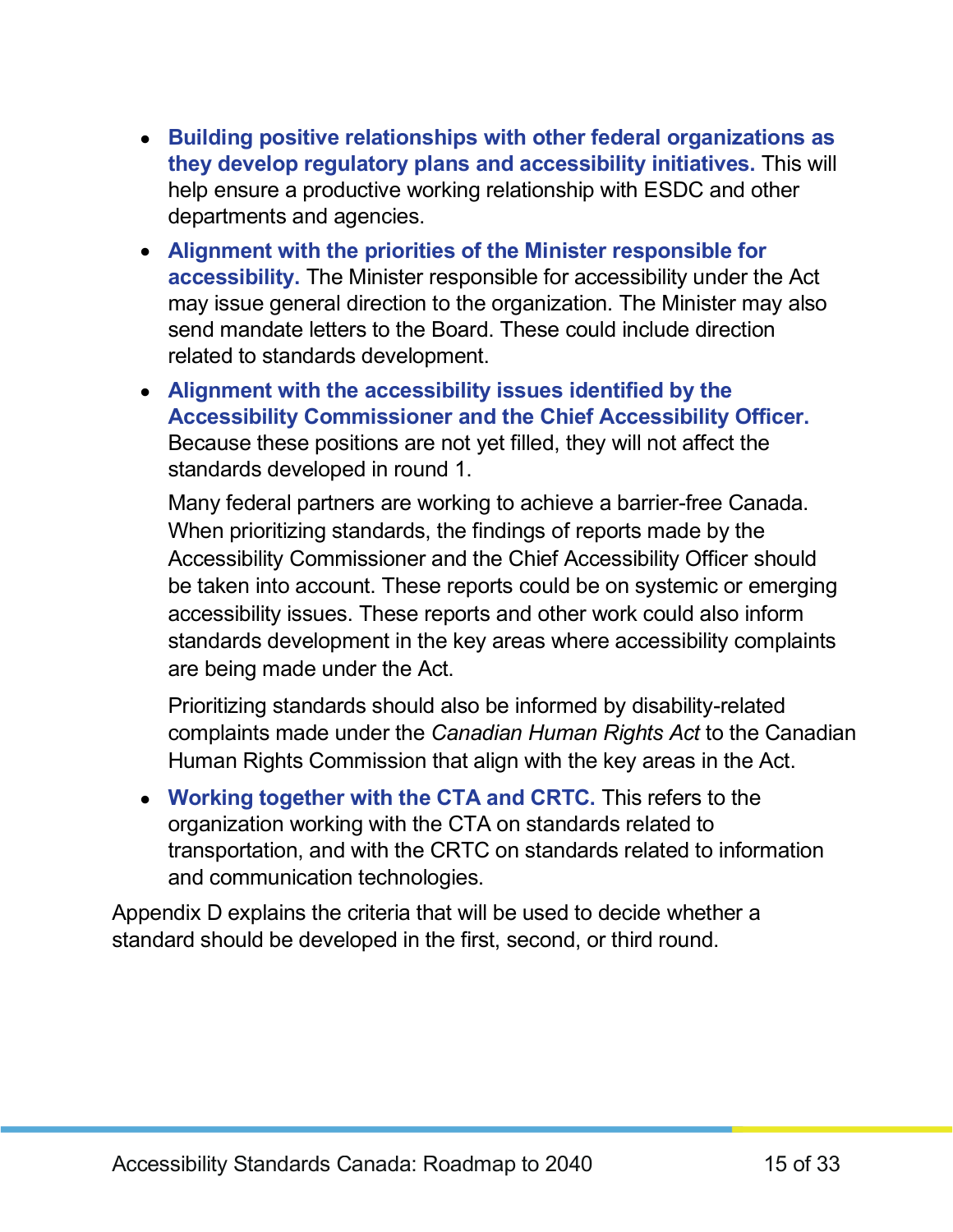#### The standards in round 1 are those that will have an immediate impact. They can be developed (or start to be developed) by the end of 2024.

The standards in round 1 are those that can have an immediate and significant impact. These standards would aim to **reduce barriers within the first 3 years**.

Round 1 standards relate to employment, plain language and emergency services under the area of communication. They also relate to outdoor spaces under the area of built environment. These were key priorities identified by people with disabilities. That input informed the development of the Act*.* To align with these findings, the Board identified the following as priority areas for standard development in the short term:

- employment;
- plain language;
- emergency egress (exit); and
- outdoor spaces.

Standards in round 1 may also fall within the "top 3 priority" areas. These are areas identified by 30% to 50% of the people who participated in the public consultations led by the organization. These areas include:

- emergency measures (particularly in the time of a pandemic);
- wayfinding including signage (finding out where you are and how to get to your final location);
- procurement; and
- acoustics (sound quality).

By reducing barriers in the short term, the quality of life of people with disabilities could begin to improve well before 2040.

Round 2 standards are those that will have a high impact. These are standards that can be developed (or start to be developed) by the end of 2026.

These standards are in areas where **removing barriers will have a high impact** but are more complex to develop**.**

Standards developed during this round will fall within the priority areas identified by the Board. They will be based on consultations with Canadians.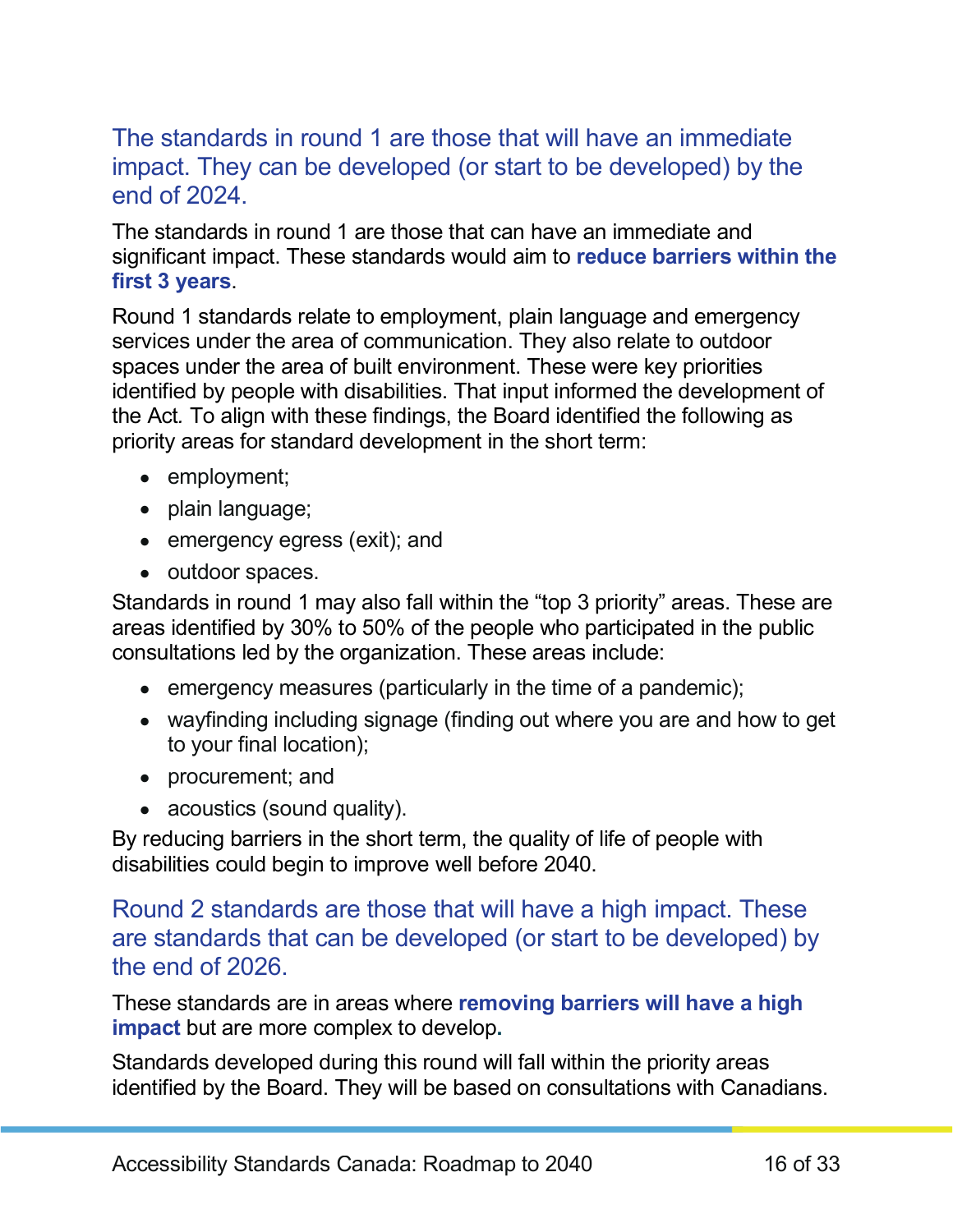#### Round 3 standards will aim to reduce barriers in the remaining and emerging priority areas. These are standards that can be developed (or start to be developed) by the end of 2028.

The standards developed in round 3 will fall within priority areas identified by the Board. They will be informed through public consultations.

Standards in this round may also address accessibility issues identified by the Chief Accessibility Officer and the Accessibility Commissioner.

Development of these standards will begin near the end of round 2. For them to be added to regulations, implemented, and have an impact before 2040, the target date for standards in round 3 to be completed is January 1, 2033.

#### The development process for all standards will be the same.

- The Board decides the priority areas for the standards. It also approves the selection criteria and terms of reference for Technical Committees.
- Accessibility Standards Canada staff recommend to the Board which standards will be developed and in what order. They support the formation and operation of technical committees. They also confirm that the committees follow the right process.
- The Technical Committees handle the details of the standards.

#### At every step, it will be critical to **engage and consult with people with disabilities.**

Accessibility Standards Canada is responsible for developing standards. These are voluntary standards only. They become mandatory only once they are made into regulations. This generally takes 2 years or more. The timelines set out in the Roadmap can be affected by different factors and may vary as a result.

#### Some standards depend on others. Some share similar goals.

Standards can relate to **more than 1 priority area.** For example, an employment standard may touch on technology and communication in round 1. Then in round 2, a specific technology-focused standard could be created.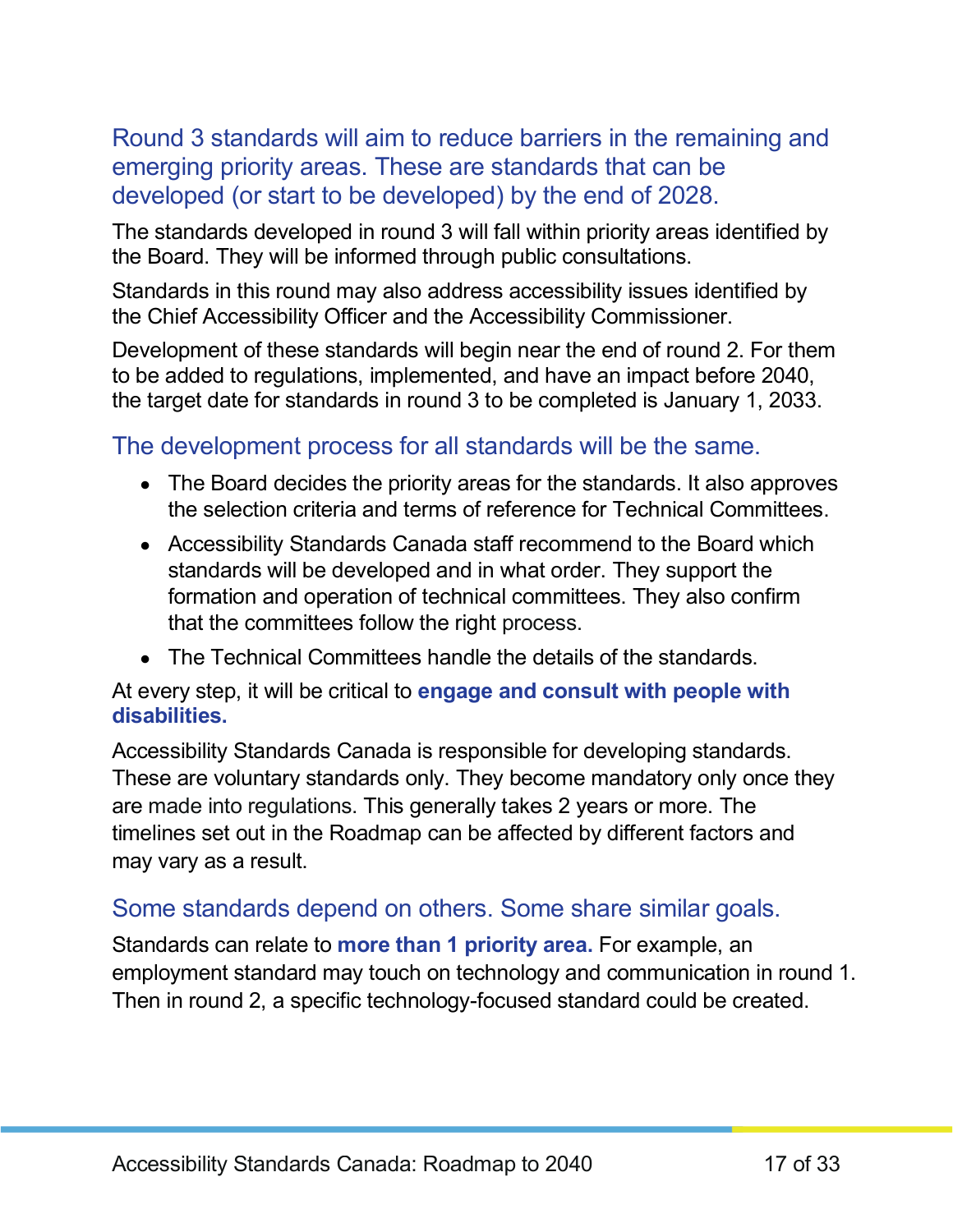**A standard developed in an earlier round may need to be updated before a related standard can be created.** Each standard is reviewed at least every 5 years. Sometimes, this will reveal a major update is needed because it will shape a future standard. This could delay the timing of the future standard.

**All of the standards will work to remove barriers** by 2040. As that happens, **"inclusion for all"** will become **an accepted part of Canadian society**. For example, it will be a given that all websites and mobile applications are accessible. As well, inclusion will be built into such tasks as getting and keeping a job, navigating buildings, and getting from place to place. Thus, every new standard will have the same outcome: ensuring equal opportunity for participation in society and in the economy.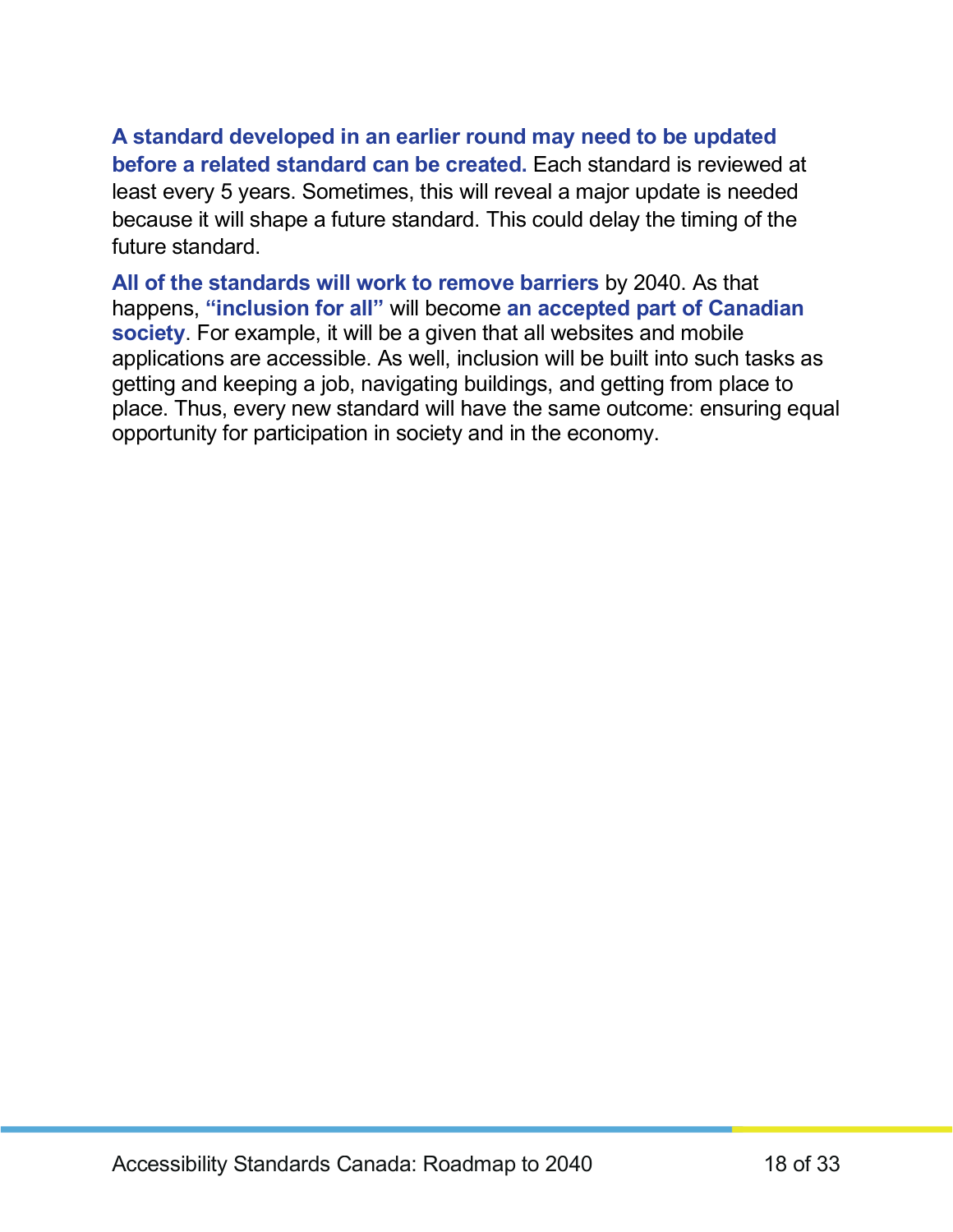### <span id="page-18-0"></span>2. Be a Strong Leader, Partner and **Influencer**

### Stream 2 includes activities that will position Accessibility Standards Canada as a strong leader, partner and influencer.

Accessibility Standards Canada is only one player involved in creating a barrier-free society by 2040. The organization will need to work with other key players to achieve the vision. This includes a need for the organization to work closely with diverse disability communities to conduct research and develop standards that will remove and prevent barriers. Additionally, engagement with these communities is required to create a Canada-wide culture shift. Activities in stream 2 will support the work performed in stream 1.

2.1 To assess priorities, Accessibility Standards Canada will need to **conduct ongoing research**, including research led by and done in consultation with people with disabilities. Research will ensure the standards are relevant and continue to apply. Plus, it will support having a built-in cycle to review standards at least every 5 years. This cycle applies to all accredited standards development organizations.

The organization will need to **monitor its progress and report on the impact** being made by the standards and how they improve the lives of Canadians. This includes developing indicators for what success looks like in terms of the impact of standards.

To ensure that its work continually improves the lives of Canadians, the organization must be **flexible and adapt to change.** This may result in priorities shifting and new ones being added.

**Other federal leaders may inform decisions** about priorities for standards. This includes the Accessibility Commissioner and the Chief Accessibility Officer. Once they are appointed, they will report on systemic and emerging accessibility issues.

2.2 Accessibility Standards Canada will need to **work closely with the regulators.** This will support the timely addition of standards into regulations. It will also support effective implementation. The organization may suggest proposed timelines for the addition of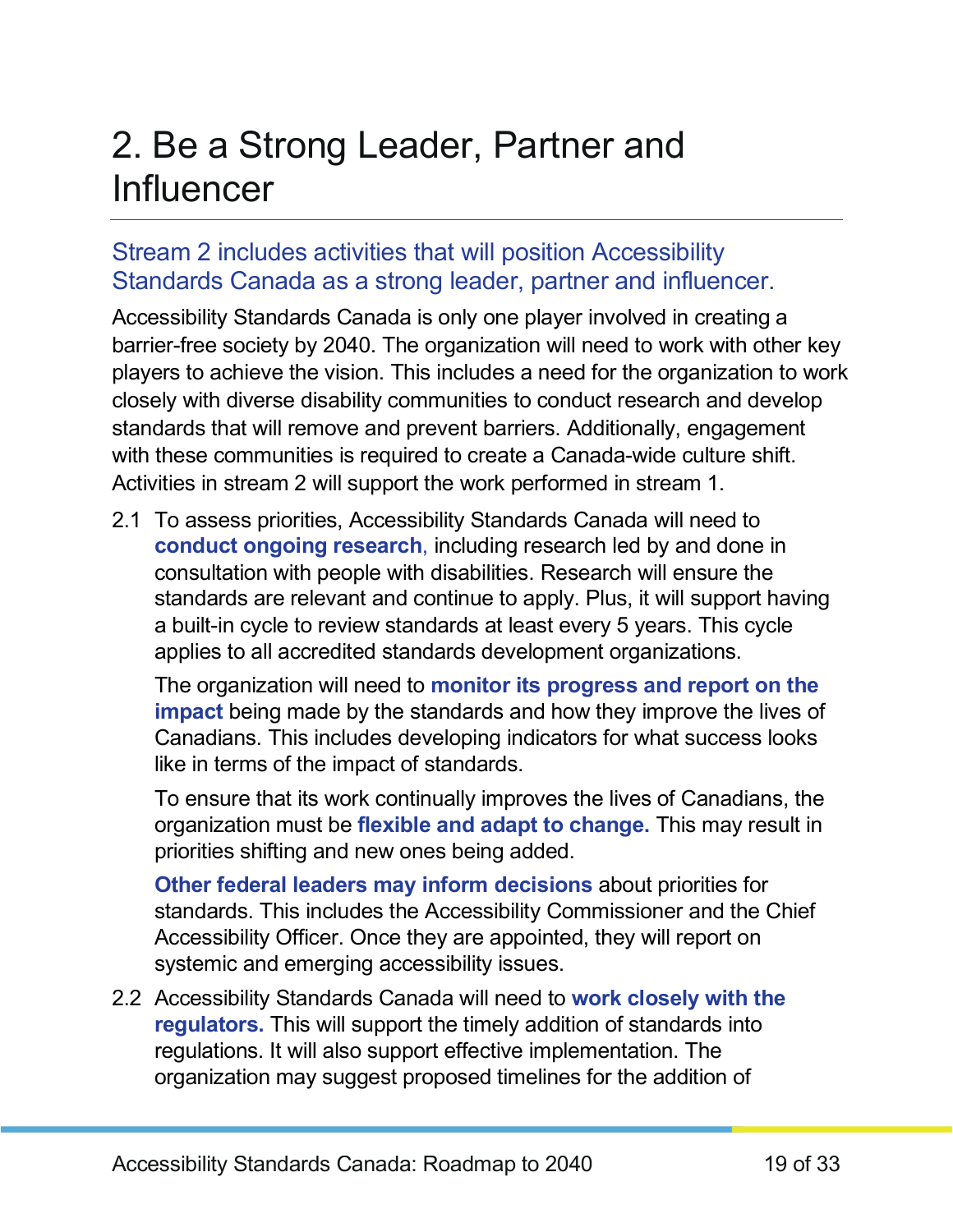standards into regulations such as two years within their recommendation to the Minister responsible for accessibility.

The organization will also need to **work closely with federally regulated entities** to generate support as the standards are developed. These entities should be involved in the development process. This could make it more likely for them to adopt voluntary standards once they are developed.

- 2.3 Accessibility Standards Canada will **work with other government and standards development bodies (in Canada or abroad)**. This will allow the organization to **leverage the expertise of these entities. It will also avoid duplication**. For example, the organization will work with the CTA on transportation standards, with the CRTC on information and communication standards, and with the National Research Council and Canadian Standards Association on standards related to the built environment. This also includes working with the Canadian Standards Association to co-brand some standards and leverage the standards each organization develops.
- 2.4 Accessibility Standards Canada will **work with other levels of government to harmonize standards** across Canada and share best practices. Having the organization accredited by the Standards Council of Canada will be key. This will increase the organization's influence as a leader in the development of accessibility standards, both in Canada and abroad. It will also foster partnerships.
- 2.5 Accessibility Standards Canada will play a role in creating a barrier-free society by supporting barrier removal throughout the country. It will do so by providing information, products and services about new and revised standards. It will also do so by sharing best practices for removing and preventing accessibility barriers. Where possible and reasonable to do so, every effort will be made to have training and education led by people with lived experience.

It will also foster and support an inclusive Canadian culture. Such a culture would eliminate attitudinal barriers that hinder accessibility.

Obtaining accreditation will increase the organization's credibility as a driver of culture change.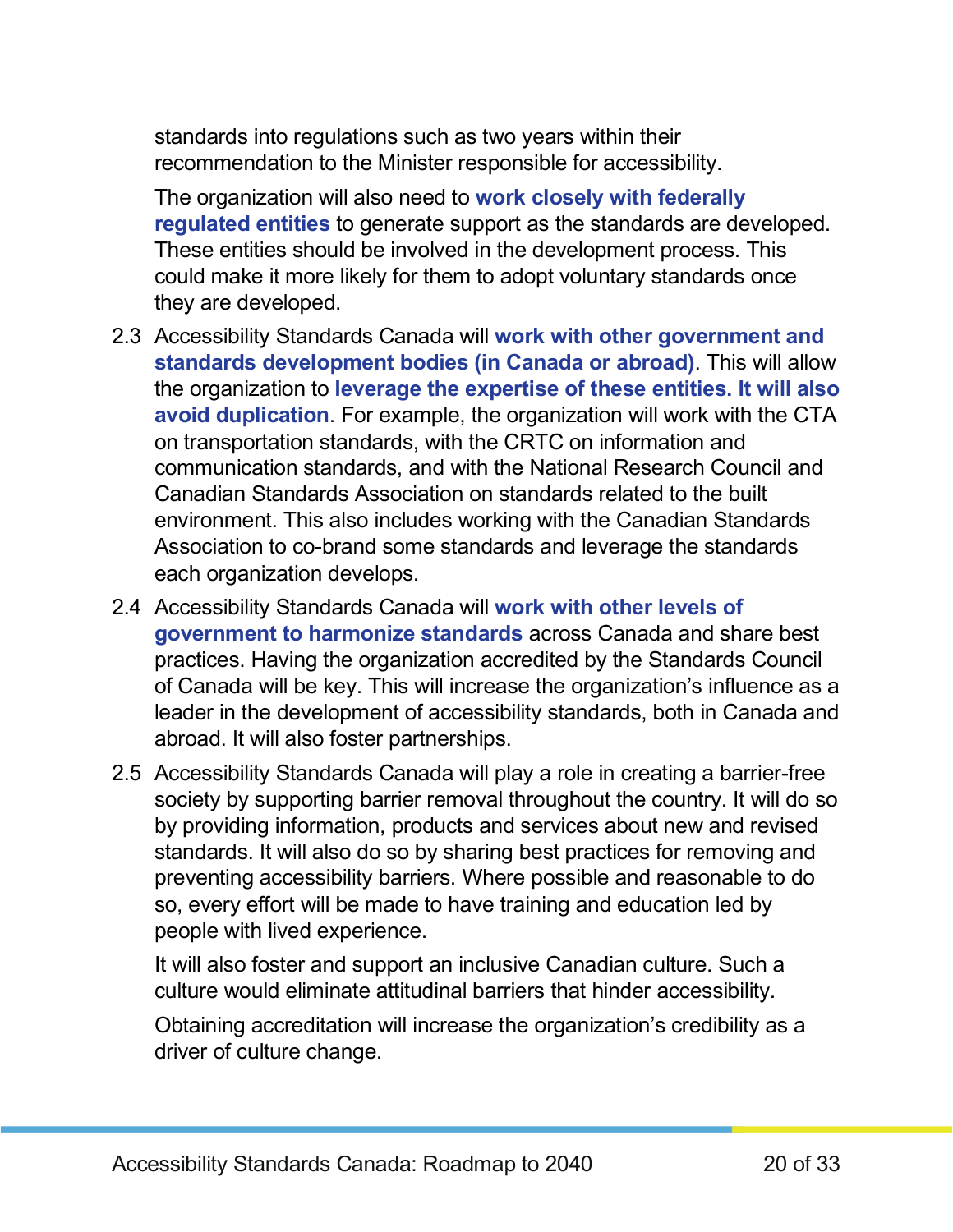### <span id="page-20-0"></span>**Conclusion**

#### Momentum for a barrier-free Canada is building. Accessibility Standards Canada has an important role to play.

Accessibility Standards Canada will work hard to develop standards that help achieve Canada's vision of a barrier-free society by 2040. The organization will also support this vision by working closely with others. This includes diverse disability communities, governments across Canada, federally regulated entities, and other standards development organizations. The Roadmap is a key tool for guiding these activities.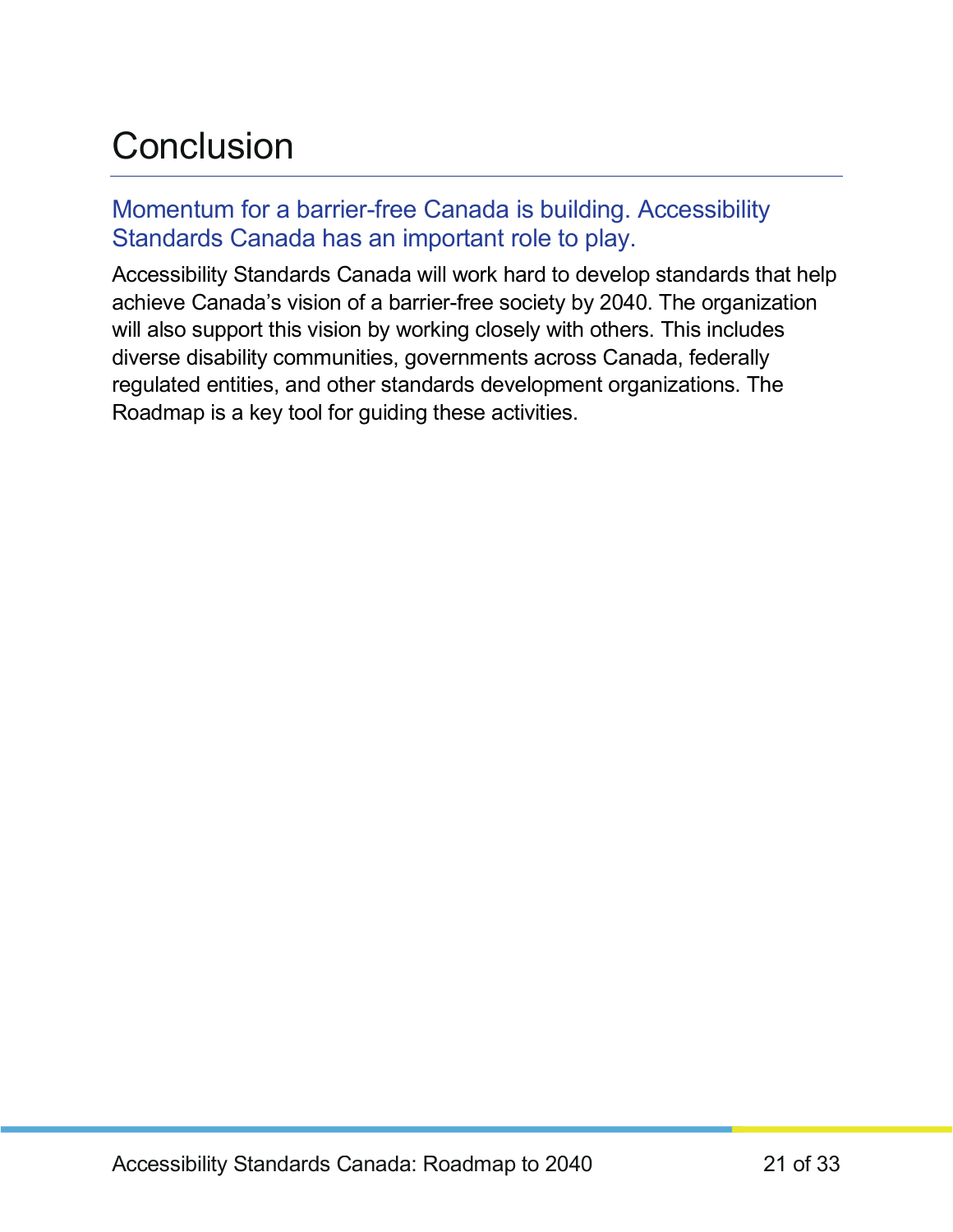### <span id="page-21-0"></span>Appendix A: Information on Technical **Committees**

#### Technical Committee Selection Process

#### **Overview**

Standards development organizations, both in Canada and abroad, commonly form Technical Committees to develop standards. These committees are balanced groups of experts who develop the technical content of a standard.

Committee members are Canadian citizens or employees of an organization with Canadian interests. This is so they can represent Canadian viewpoints.

In that regard, balanced representation is key. It ensures that committees represent the views of varied communities. The Standards Council of Canada defines this as "a representation of interest groups in a Technical Committee such that no single category of interest can dominate the voting procedures."

Accessibility Standards Canada is creating balanced committees that include people with disabilities as a separate category to add their expertise and knowledge. 30 percent of committee members must be people with disabilities. Lived experience is considered an asset for members of other categories.

Each committee has 12 to 18 members who represent the following:

- people with disabilities;
- industry and commerce;
- federal, provincial, and territorial governments and authorities;
- consumers and the public interest;
- labour and unions;
- academic and research bodies;
- non-governmental organizations;
- standards development organizations;
- federally-regulated public sector;
- federally-regulated industries and workplaces; and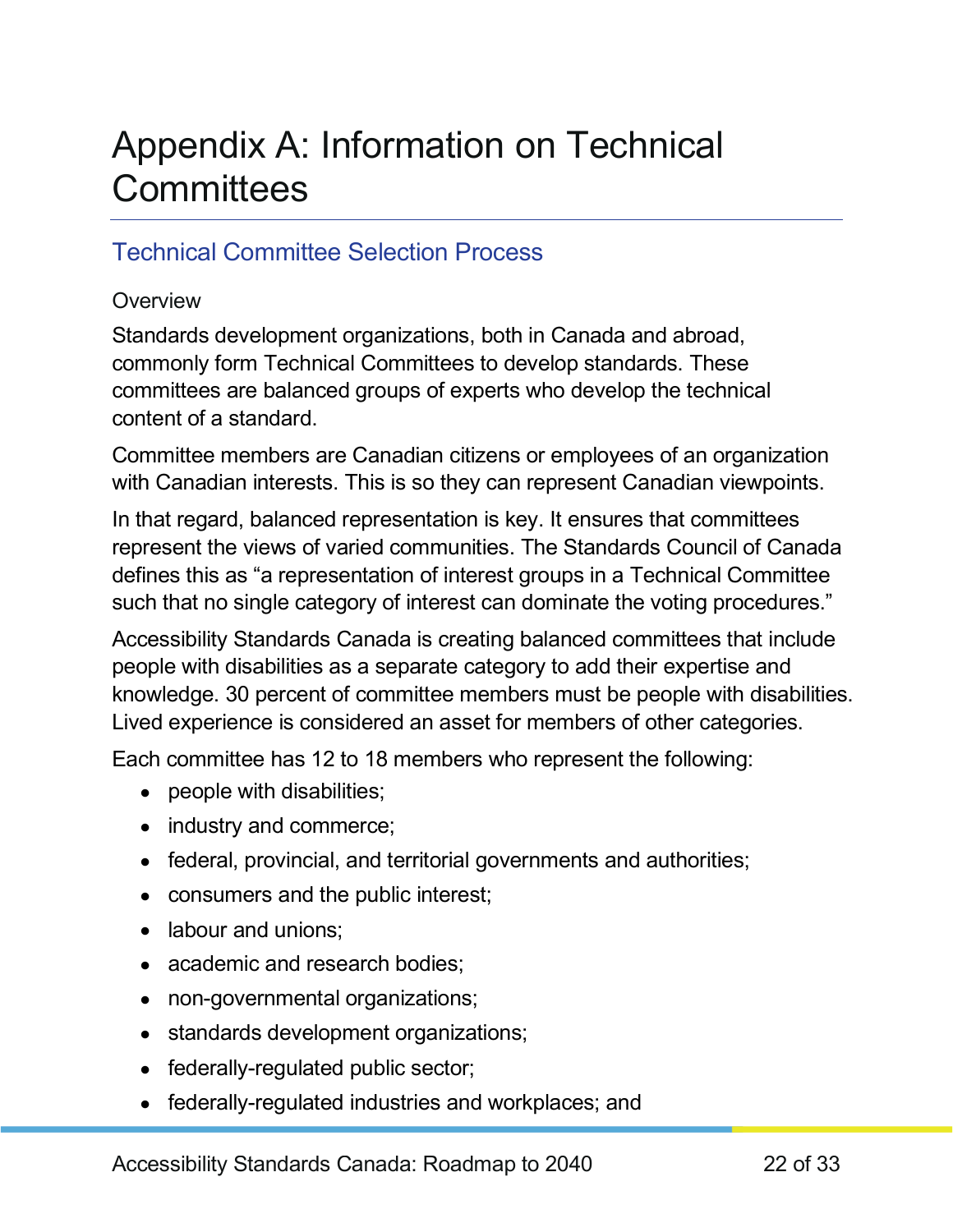• territorial private-sector firms and municipalities.

The organization can create additional stakeholder groups and categories if such additions are relevant to the committee.

Technical Committees are created in 3 steps:

- 1. The organization publishes a call for experts for a committee.
- 2. Reviewers carefully assess applications based on selection criteria preapproved by the Board of Directors (Board). This application review process includes 3 stages. Lower levels of the organization complete the first 2 stages of review. A selection panel that includes the Chief Operating Officer completes the third stage. The selection panel proposes 12 to 18 members after their review. They also propose at least 1 alternate member for each stakeholder category. The Chief Executive Officer approves the members. The Board is not involved with review or selection.
- 3. The organization offers membership to approved applicants. Once 12 to 18 members agree to participate, the process is closed. Remaining applicants are told the positions have been filled.

#### Applicant Information

Applicants provide the following:

- Their contact information: Name, telephone number, email address, and physical address.
- The title and name of their organization, if applicable.
- Their stakeholder category (or categories).
- A summary of their expertise related to the committee's subject matter.
- Their resume.
- Their interest in the chairperson and/or vice chairperson positions.
- A summary of their expertise related to the chairperson and/or vice chairperson positions if they are interested.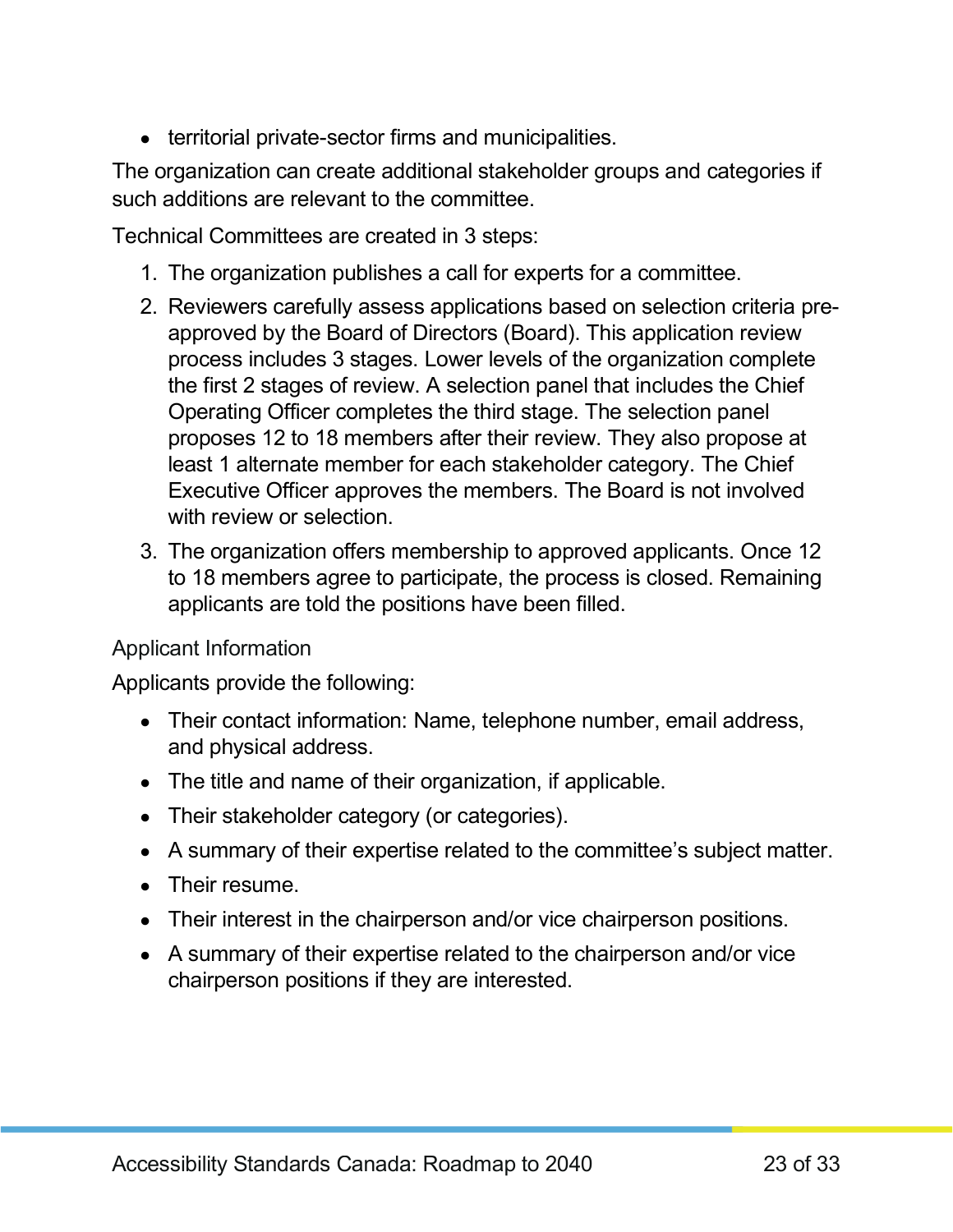#### Selection Criteria

The applicants must show they have relevant experience. This includes lived experience, professional or volunteer experience, education and training, and technical knowledge. Accessibility Standards Canada staff grade the applications and propose members based on the selection criteria and scoring system.

The organization can add criteria if it is:

- relevant to the committee;
- approved by the Board before the selection process begins; and
- documented in the committee's terms of reference.

#### A total maximum of 9 Technical Committees are expected to be operating at any given time.

Nine is an estimated number that takes into consideration several factors. These are outlined below:

- **Current context.** Currently, there are 4 committees working at the same time. It is expected that another 3 will be launched in 2021, and 1 or 2 more in 2022. In that case, there will be 9 separate committees developing standards, supported by the organization's Standards Development team. This team will also lead other initiatives, such as co-developing standards with other standards bodies.
- **Timing.** It takes about 24 to 30 months to develop a standard. If it is very complex or broad in scope, it can take 3 years or more.
- **Other factors.** A variety of elements come into play when setting or adjusting Accessibility Standards Canada's standards development work plan. This includes the availability of qualified committee members and the complexity of a standard. Other government entities that develop or are responsible for standards also play a role.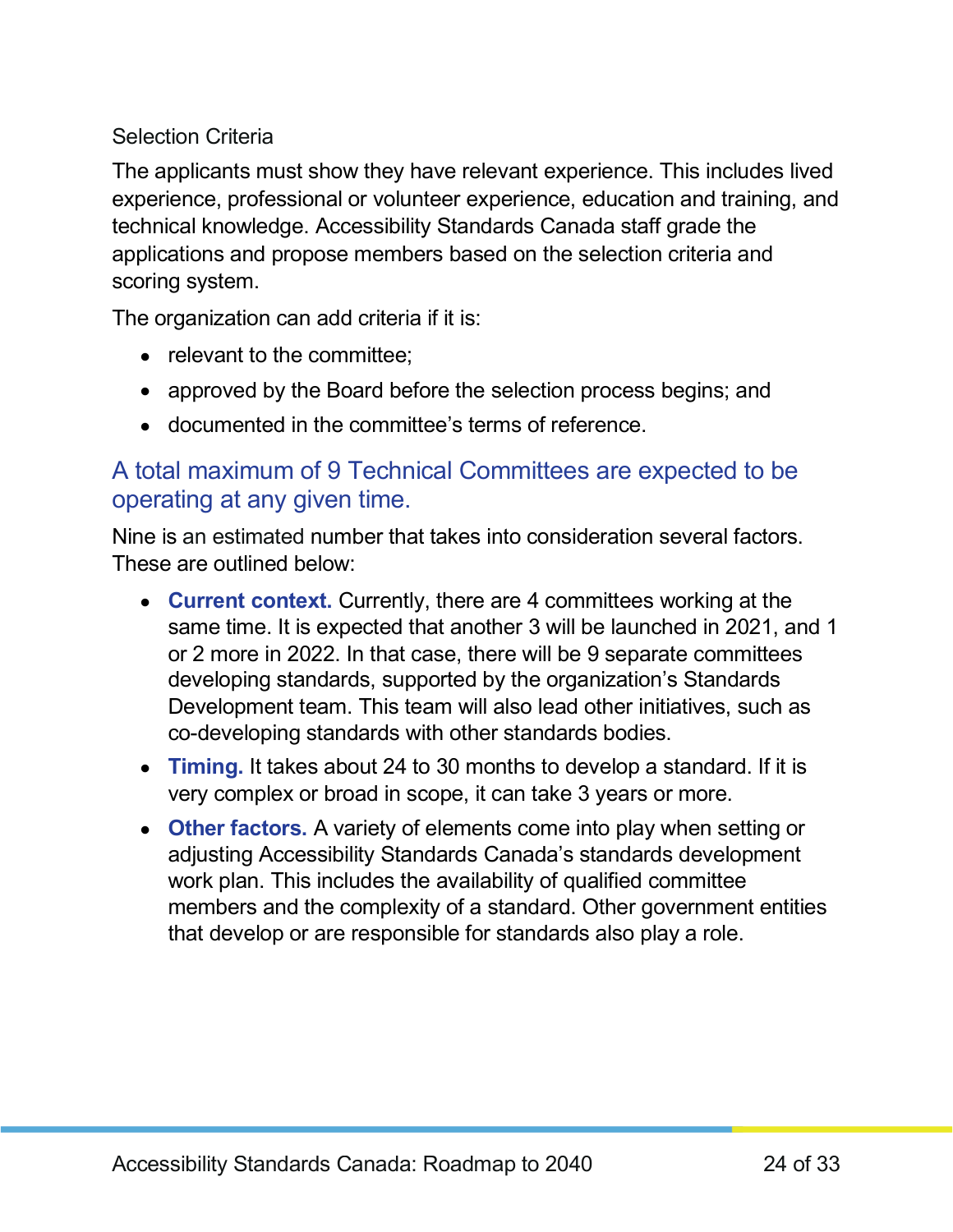### Appendix B: Visual Version of Roadmap

<span id="page-24-0"></span>

#### **2. Be a Strong Leader, Partner and Influencer**

**2.1 Conduct and share ongoing research. This includes research led by and done in consultation with people with disabilities. Monitor and report on progress. Update standards. Develop indicators. Seek feedback.**

**2.2 Work closely with the regulators to support the timely addition of standards into the regulations. Work closely with federally regulated entities to encourage adoption of standards not already in regulations. This includes engaging with industry.**

**2.3 Liaise and coordinate with other government and standards development entities. Enable the organization to exercise leadership and influence to leverage expertise, maximize sharing, and avoid duplication.** 

**2.4 Consult and work with provincial and territorial governments. Work with them to foster the harmonizing of accessibility standards across Canada.**

**2.5 Work with other organizations, diverse disability communities and industry to create a culture shift. This includes providing information, products and services about standards, and best practices for removing barriers.**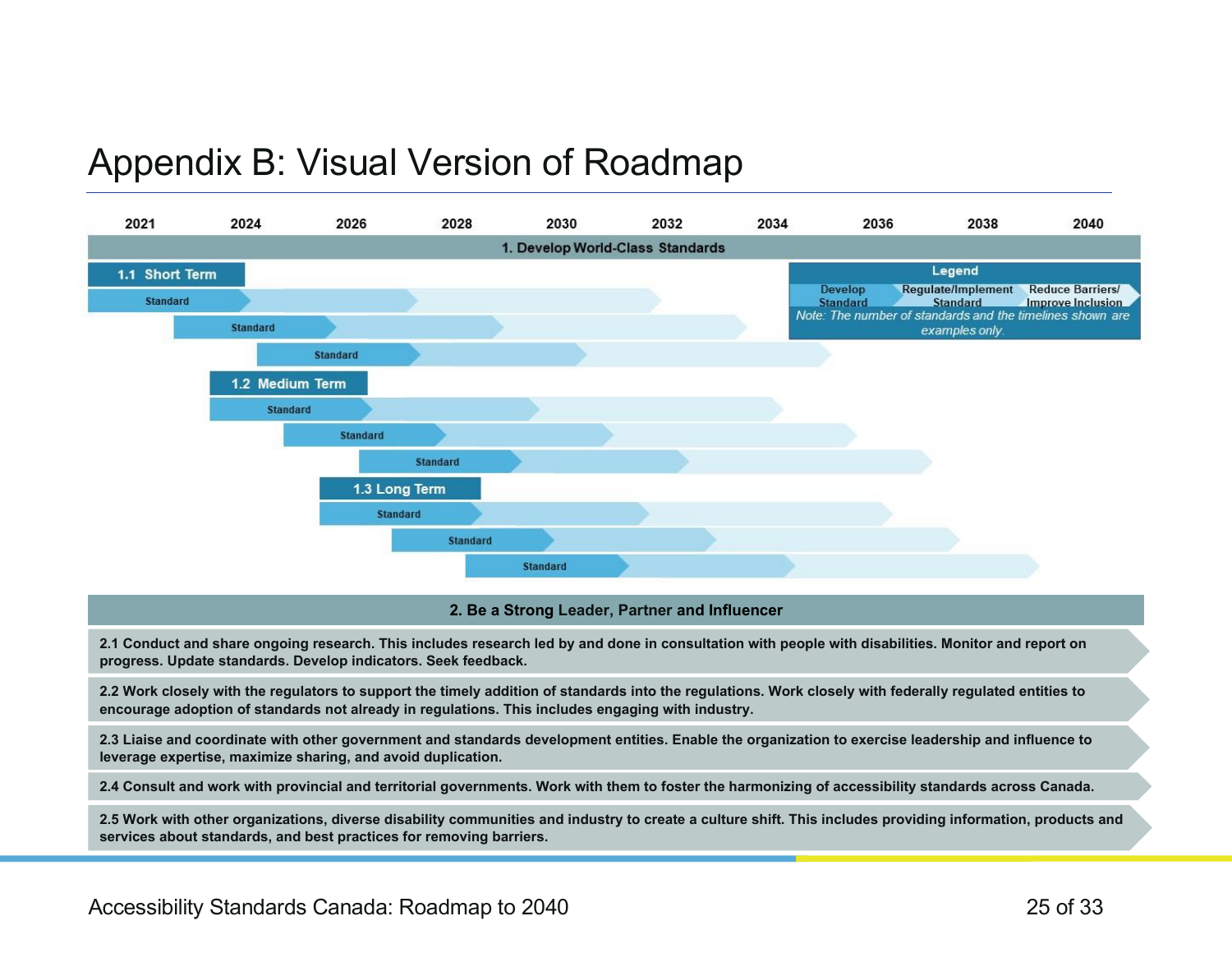### <span id="page-25-0"></span>Appendix C: Descriptive Text Version of Roadmap to 2040

The Roadmap begins in 2021. However, it includes the standards already under development. It also includes the other work done by Accessibility Standards Canada, such as building partnerships, conducting research, and working with the disability community.

#### Stream 1

The first stream of activities involves developing world-class standards. This stream has 3 rounds.

- 1.1 **Standards developed in the short term. T**he first round begins in 2021. These are standards that are being (or will start to be) developed by the end of 2024.
- 1.2 **Standards developed in the medium term.** The second round begins in 2023. These are standards that will be (or will start to be) developed by the end of 2026.
- 1.3 **Standards developed in the long term.** The third and final round begins in 2025. These are standards that will be (or will start to be developed) by the end of 2028.

Appendix D explains the criteria that will be used to select the standards for each round. Once it is developed, a standard is added to regulations, which takes about 2 years. After it is implemented, barriers may begin to be reduced and inclusion improved. The organization will ensure the standards remain relevant and continue to apply. This will be done through a built-in cycle to review standards at least every 5 years.

#### Stream 2

The second stream of activities includes positioning Accessibility Standards Canada as a strong leader, partner and influencer. This stream is further divided into 5 sets of activities.

2.1 These activities include conducting and sharing ongoing research. This includes research led by and done in consultation with people with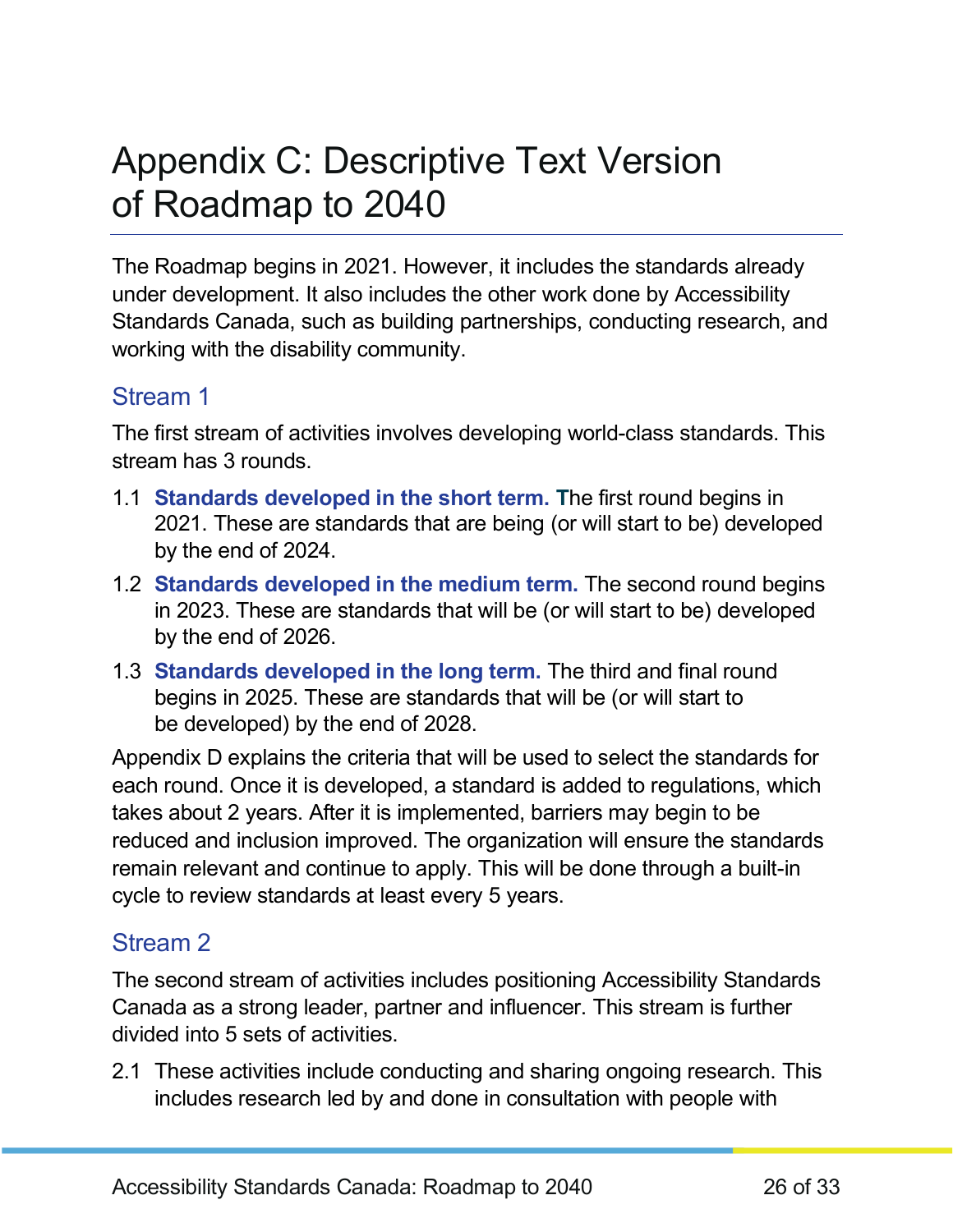disabilities. These activities also include monitoring and reporting on progress. They also include updating standards to ensure they have a tangible impact on the lives of Canadians. This includes developing indicators for what success looks like in terms of impacting standards and seeking feedback from all stakeholders to make sure standards are working. These activities will begin in 2021 and continue until 2040.

- 2.2 These activities include working closely with the regulators. This will support the timely addition of standards to the regulations. These activities also include working with federally regulated entities to encourage adoption of standards that are not already added into regulations. As part of this the organization will engage with industry. These activities will begin in 2021 and continue until 2040.
- 2.3 These activities include liaising and coordinating with other standards development organizations and government entities. This will enable the organization to exercise leadership and influence to leverage expertise, maximize sharing, and avoid duplication. These activities will begin in 2021 and continue until 2040.
- 2.4 These activities are focused on harmonizing accessibility standards across Canada. This involves consulting and working with provincial and territorial governments. These activities will begin in 2021 and continue until 2040.
- 2.5 These activities include working with other organizations, diverse disability communities and industry to create a culture shift. This includes providing information, products and services about new and revised standards. It also includes sharing best practices for removing and preventing accessibility barrier**s.** These activities will begin in 2021 and continue until 2040.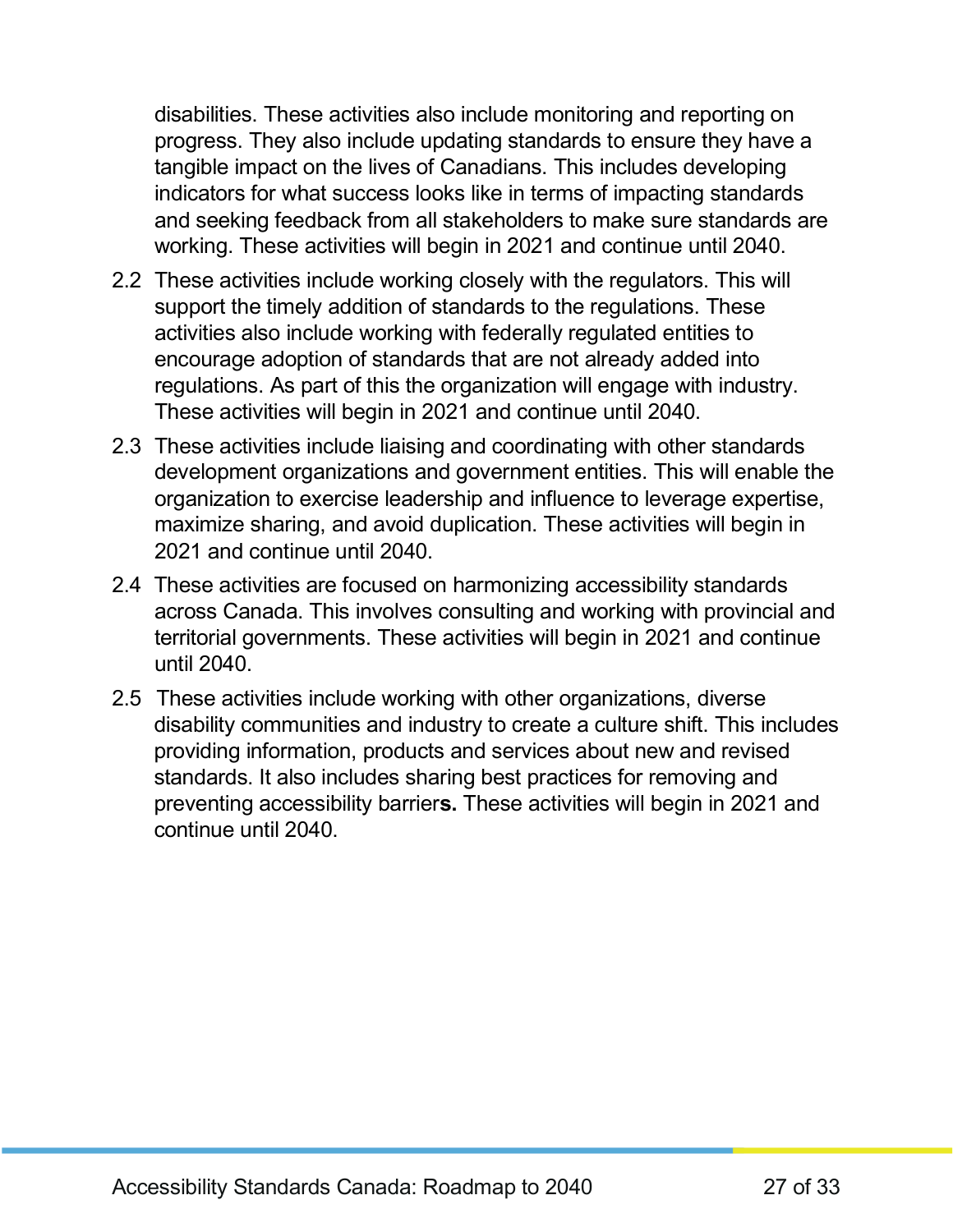### Appendix D: Development Criteria

This table presents standards development criteria as well as the timing of standards to be developed or begin to be developed in the short term, medium term and long term.

<span id="page-27-0"></span>

| <b>Criteria</b> | <b>Round 1: Short term</b><br>(by the end of 2024)                                         | Round 2: Medium term Round 3: Long term<br>(by the end of 2026)                                                                | (by the end of 2028)                                                                                                            |
|-----------------|--------------------------------------------------------------------------------------------|--------------------------------------------------------------------------------------------------------------------------------|---------------------------------------------------------------------------------------------------------------------------------|
| Timing          | <b>Next 1 to 3 years</b><br>These are standards that<br>may be less affected by            | <b>Next 2 to 5 years</b><br>These standards<br>$\bullet$<br>may be more                                                        | <b>Next 4 to 7 years</b><br>These standards may<br>$\bullet$<br>be more affected by                                             |
|                 | technological changes. They<br>may be less likely to become<br>outdated in the short term. | affected by<br>technological<br>changes. They may<br>be at greater risk of<br>becoming outdated if<br>developed in<br>round 1. | technological<br>changes. They may<br>be at greater risk of<br>becoming outdated if<br>they are developed in<br>the short term. |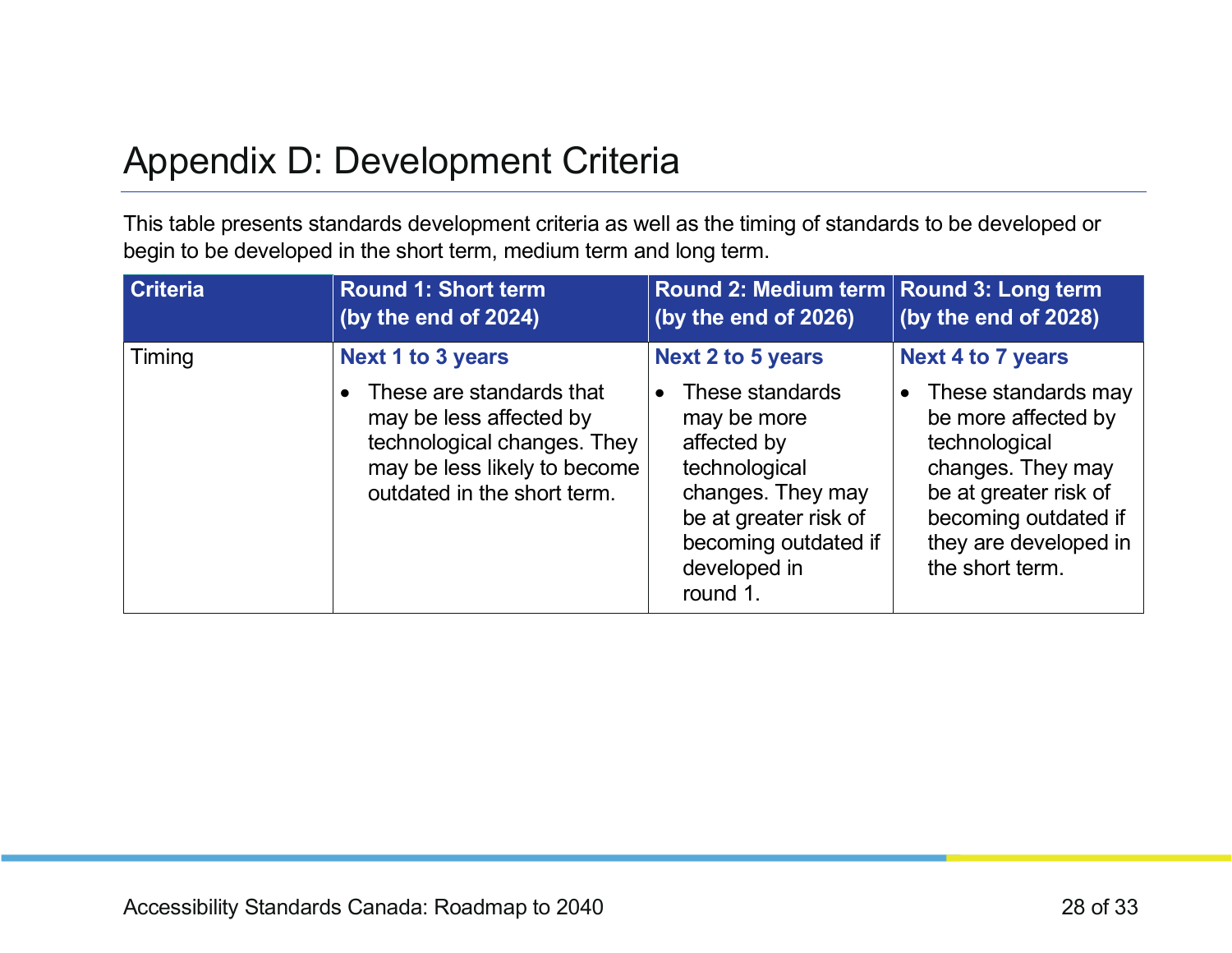| <b>Criteria</b>  | <b>Round 1: Short term</b><br>(by the end of 2024)                                                                                                                                                                                                            | <b>Round 2: Medium term</b><br>(by the end of 2026)                                                                                                                                                                                                                                                                                                             | <b>Round 3: Long term</b><br>(by the end of 2028)                                                                                                                                                                                                                                                                                                                      |
|------------------|---------------------------------------------------------------------------------------------------------------------------------------------------------------------------------------------------------------------------------------------------------------|-----------------------------------------------------------------------------------------------------------------------------------------------------------------------------------------------------------------------------------------------------------------------------------------------------------------------------------------------------------------|------------------------------------------------------------------------------------------------------------------------------------------------------------------------------------------------------------------------------------------------------------------------------------------------------------------------------------------------------------------------|
| <b>Resources</b> | <b>Technical Committees are</b><br>$\bullet$<br>already formed or may be<br>formed soon.<br>Research is readily available<br>$\bullet$<br>or could be done in the short<br>term (next 3 years).<br>9 Technical Committees are<br>$\bullet$<br>up and running. | <b>Technical</b><br>$\bullet$<br>Committees will be<br>formed in the future.<br>Additional research<br>$\bullet$<br>needs to be<br>conducted. This<br>would be done by the<br>organization or<br>through the grants<br>and contributions<br>program, depending<br>on resource<br>availability.<br>9 Technical<br>$\bullet$<br>Committees are up<br>and running. | <b>Technical</b><br>$\bullet$<br>Committees will be<br>formed in the future.<br><b>Additional research</b><br>$\bullet$<br>needs to be<br>conducted. This<br>would be done by the<br>organization or<br>through the grants<br>and contributions<br>program, depending<br>on resource<br>availability.<br>9 Technical<br>$\bullet$<br>Committees are up<br>and running. |
| Safety           | These standards may<br>$\bullet$<br>address safety concerns<br>experienced by people with<br>disabilities.                                                                                                                                                    | These standards are not related to safety<br>$\bullet$<br>concerns.                                                                                                                                                                                                                                                                                             |                                                                                                                                                                                                                                                                                                                                                                        |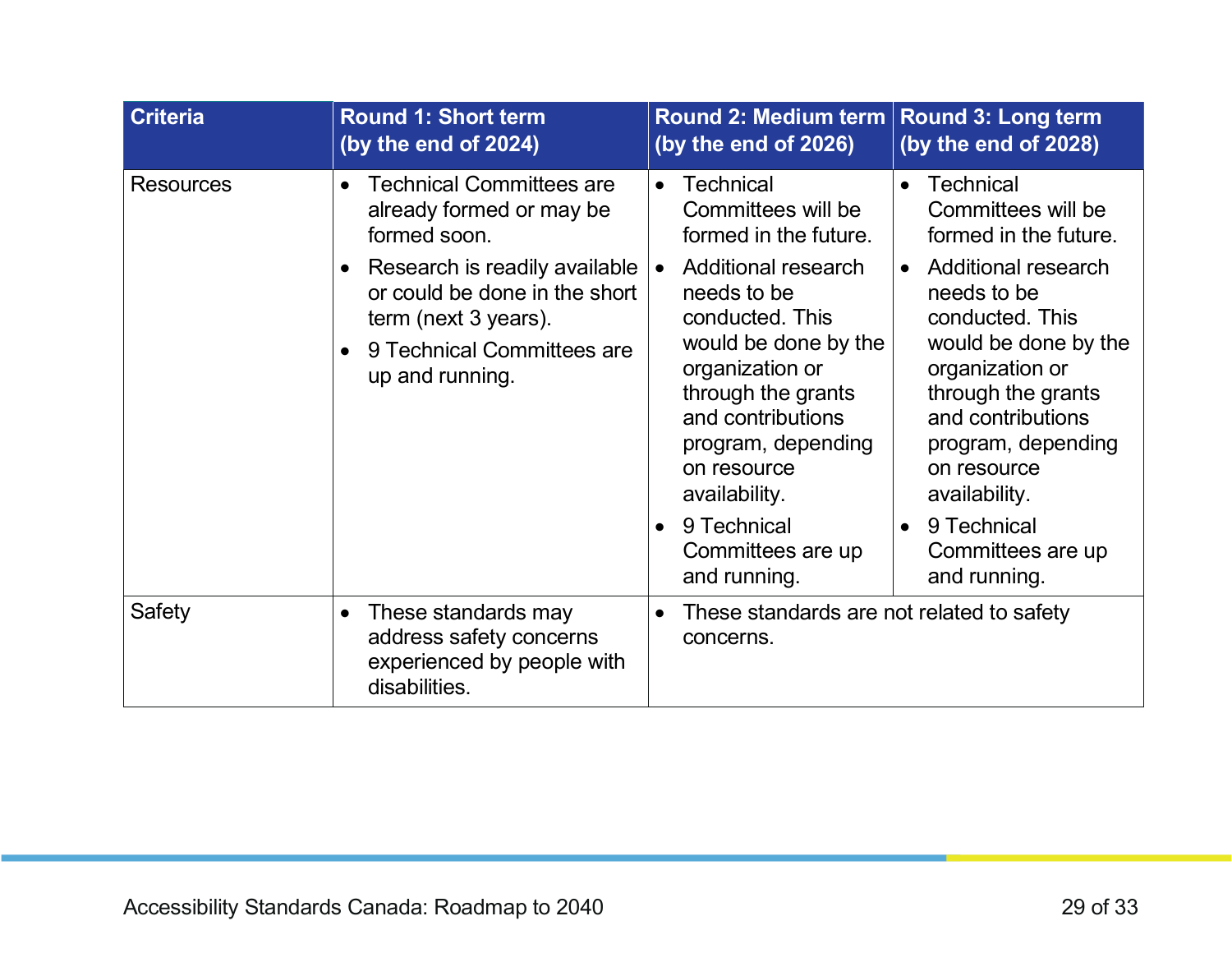| <b>Criteria</b>                                                            | <b>Round 1: Short term</b><br>(by the end of 2024)                                                                                                                                                                                                                                                                                    | Round 2: Medium term<br>(by the end of 2026)                                                                                                         | <b>Round 3: Long term</b><br>(by the end of 2028)                                                                                                       |
|----------------------------------------------------------------------------|---------------------------------------------------------------------------------------------------------------------------------------------------------------------------------------------------------------------------------------------------------------------------------------------------------------------------------------|------------------------------------------------------------------------------------------------------------------------------------------------------|---------------------------------------------------------------------------------------------------------------------------------------------------------|
| <b>Priorities identified</b><br>through consultation<br>with Canadians     | These standards fall in an<br>$\bullet$<br>area seen as a priority by<br>people with disabilities<br>during consultations that<br>informed the development of<br>the Accessible Canada Act.<br>Other standards in this<br>round may fall into a priority<br>area identified during other<br>consultations led by the<br>organization. | They will be informed primarily by public<br>consultations and as well by other things,                                                              | Standards developed during rounds 2 and 3 will<br>fall within priority areas identified by the Board.<br>including staff guidance, and Board knowledge. |
| Alignment with other<br>federal<br>organizations' plans<br>and initiatives | Standards that align with the<br>$\bullet$<br>current and short-term<br>regulatory plans and<br>accessibility initiatives of<br><b>Employment and Social</b><br><b>Development Canada</b><br>(ESDC) and other<br>departments and agencies.                                                                                            | Standards that align<br>the medium-term<br>regulatory plans and<br>accessibility<br>initiatives of ESDC<br>and other<br>departments and<br>agencies. | Standards that align<br>the long-term<br>regulatory plans and<br>accessibility initiatives<br>of ESDC and other<br>departments and<br>agencies.         |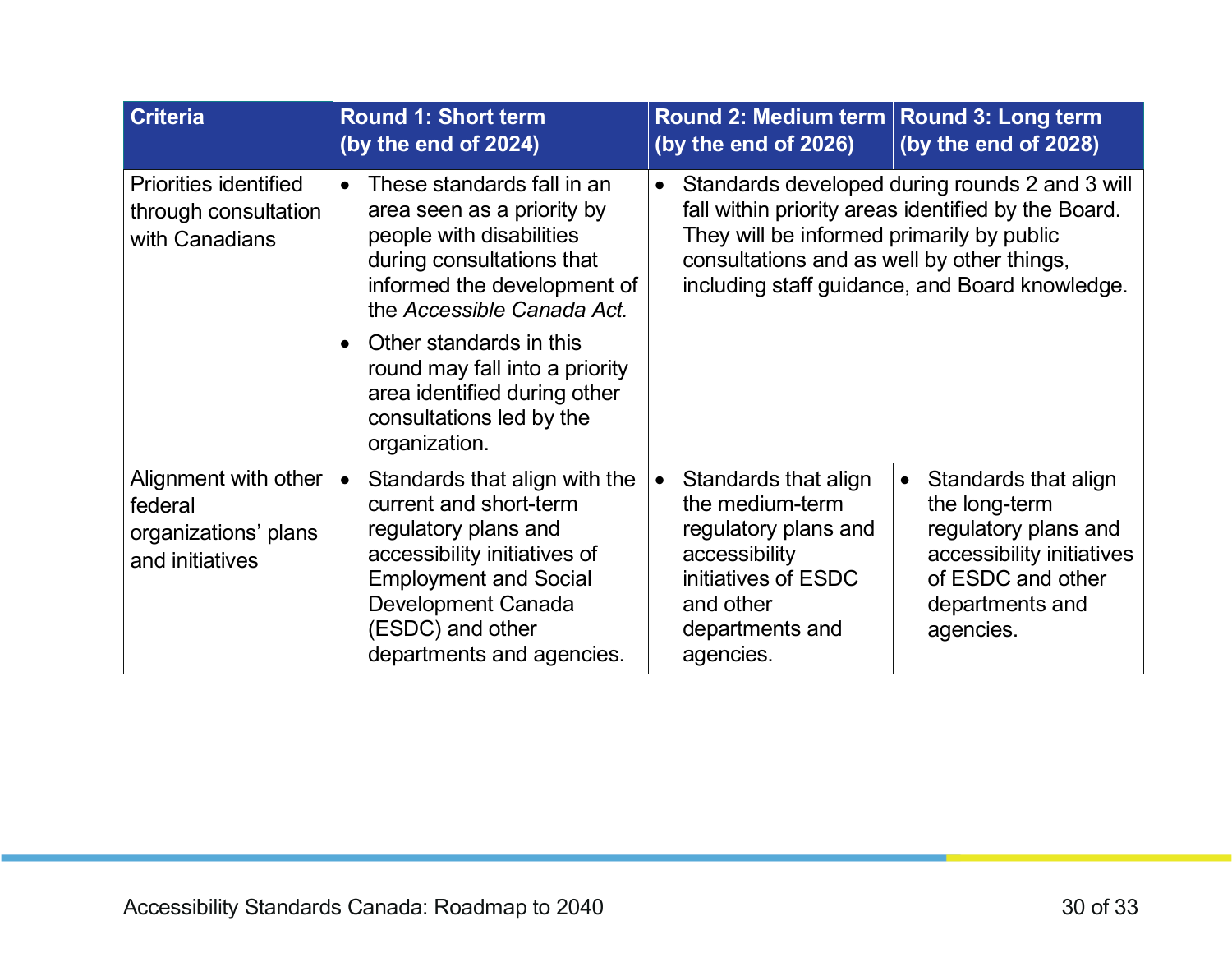| <b>Criteria</b>                                                                      | <b>Round 1: Short term</b><br>(by the end of 2024)                                               | Round 2: Medium term Round 3: Long term<br>(by the end of 2026)                            | (by the end of 2028)                                                                  |
|--------------------------------------------------------------------------------------|--------------------------------------------------------------------------------------------------|--------------------------------------------------------------------------------------------|---------------------------------------------------------------------------------------|
| Alignment with the<br>priorities of the<br>Minister responsible<br>for accessibility | Standards that align with the<br>$\bullet$<br>Minister's short-term<br>priorities and direction. | Standards that align<br>with the Minister's<br>medium-term<br>priorities and<br>direction. | Standards that align<br>with the Minister's<br>long-term priorities<br>and direction. |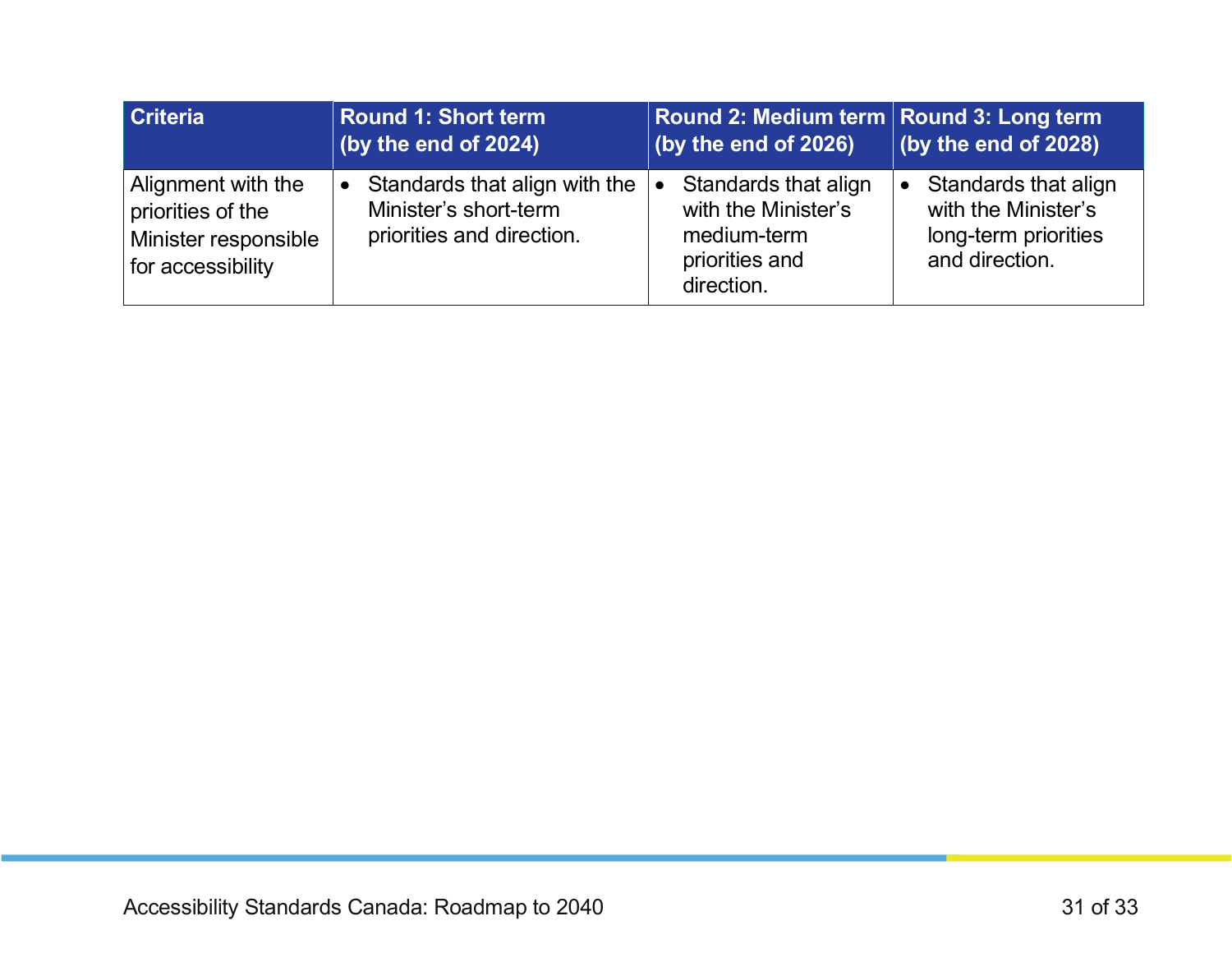| <b>Criteria</b>                                                                                                                             | <b>Round 1: Short term</b>                                                                       | <b>Round 2: Medium term</b>                                                                                                                                                                                                                                                                                                                                                                                                                            | <b>Round 3: Long term</b>                                                                                                                                                                                                                                                                                                                                                                                                       |
|---------------------------------------------------------------------------------------------------------------------------------------------|--------------------------------------------------------------------------------------------------|--------------------------------------------------------------------------------------------------------------------------------------------------------------------------------------------------------------------------------------------------------------------------------------------------------------------------------------------------------------------------------------------------------------------------------------------------------|---------------------------------------------------------------------------------------------------------------------------------------------------------------------------------------------------------------------------------------------------------------------------------------------------------------------------------------------------------------------------------------------------------------------------------|
|                                                                                                                                             | (by the end of 2024)                                                                             | (by the end of 2026)                                                                                                                                                                                                                                                                                                                                                                                                                                   | (by the end of 2028)                                                                                                                                                                                                                                                                                                                                                                                                            |
| Alignment with the<br>priorities identified<br>by the Accessibility<br><b>Commissioner and</b><br>the Chief<br><b>Accessibility Officer</b> | This does not affect round 1<br>$\bullet$<br>because these priorities are<br>not yet identified. | Standards that align<br>with medium-term<br>priorities based on<br>reports from the<br>Accessibility<br><b>Commissioner and</b><br><b>Chief Accessibility</b><br>Officer.<br>Standards to address<br>$\bullet$<br>systemic or emerging<br>accessibility issues<br>identified in the<br>medium term or<br>accessibility<br>complaints.<br>The organization's<br>$\bullet$<br>scope in the<br>development of<br>related standards is<br>clearly defined. | Standards that align<br>$\bullet$<br>with long-term<br>priorities based on<br>reports from the<br>Accessibility<br><b>Commissioner and</b><br>the Chief Accessibility<br>Officer.<br>Standards to address<br>systemic or emerging<br>accessibility issues<br>identified in the long<br>term or accessibility<br>complaints.<br>The organization's<br>scope in the<br>development of<br>related standards is<br>clearly defined. |